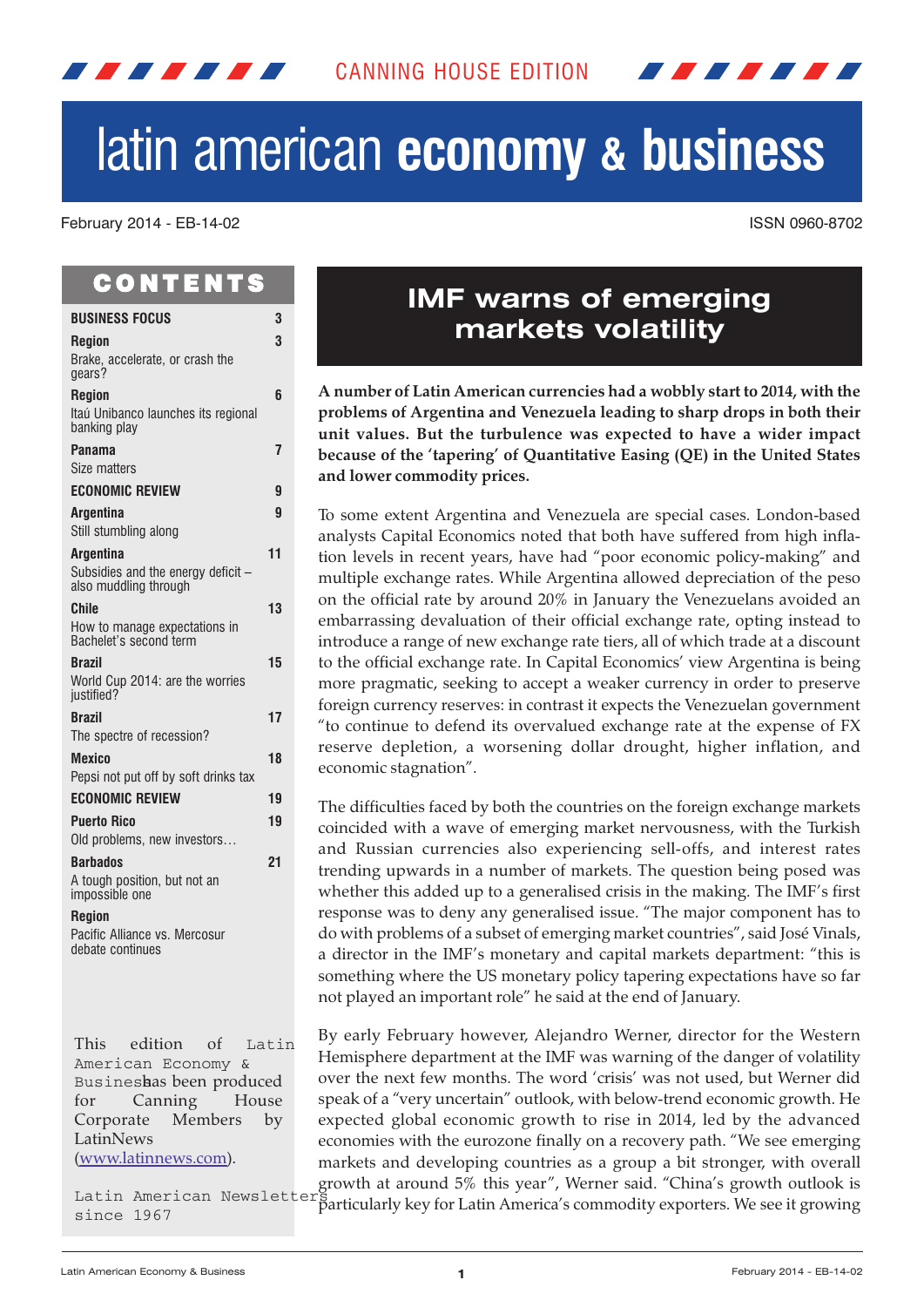at about the same as last year, 7.5%, as policies to slow credit growth and raise the cost of capital take the steam out of surging investment". Commodity prices would drop, with non-fuel commodity prices falling by around 6%. US QE tapering would tighten conditions on international financial markets "translating into higher international borrowing costs, particularly with the recent volatility in emerging markets".

The IMF at the same time trimmed this year's forecast for Latin American economic growth to 3.0% (down from 3.1% previously) and to 3.3% in 2015 (down from 3.5%). Werner said higher interest rates would make debt servicing by Latin American countries more difficult; and financial conditions generally will be "more restrictive". Conditions would vary country-tocountry. Mexico would benefit from a recovery in exports of manufactures and domestic demand, as the factors behind last year's cyclical downturn begin to fade. Mexican growth would rise from 1.2% in 2013 to 3.0% in 2014.

For big raw material exporters such as Brazil, Chile, Colombia, Peru and Uruguay the outlook was largely dependent on 'internal conditions'. Average growth would remain just under 4%, with the uplift from global growth counterbalanced by weaker commodity prices and tighter financial conditions. Brazil's internal issues – "supply bottlenecks that are constraining output and pushing up inflation" – would limit growth to no higher than last year at 2.3%. In Werner's view Argentina and Venezuela had an unfavourable outlook because of inflation, balance of payments difficulties, and currency market movements were all having a negative effect on confidence levels. Werner concluded that although growth is improving "we should expect more turbulence for our region…policy makers in Latin America and the Caribbean should not rest easy just yet."

| Latin America: IMF Real % GDP Growth Forecasts                                                         |      |      |  |
|--------------------------------------------------------------------------------------------------------|------|------|--|
| <b>Country/Country Groups*</b>                                                                         | 2013 | 2014 |  |
| <b>United States</b>                                                                                   | 1.9  | 2.8  |  |
| Canada                                                                                                 | 1.7  | 2.2  |  |
| <b>Brazil</b>                                                                                          | 2.3  | 2.3  |  |
| <b>Mexico</b>                                                                                          | 1.2  | 3    |  |
| <b>South America:</b>                                                                                  |      |      |  |
| Financially Integrated (Brazil, Chile, Colombia, Peru, Uruguay)                                        | 3.9  | 3.9  |  |
| Other Commodity Exporters (Argentina, Bolivia, Ecuador, Paraguay,<br>and Venezuela)                    | 5.4  | 3.5  |  |
| <b>Central America:</b>                                                                                |      |      |  |
| CAPDR (Cost Rica, Dominican Republic, El Salvador, Guatemala,<br>Honduras, Nicaragua                   | 2.9  | 3.2  |  |
| Caribbean:                                                                                             |      |      |  |
| Tourism Dependent (The Bahamas, Barbados, Belize, Jamaica, and<br>the ECCU member states)              | 0.9  | 1.6  |  |
| Commodity Exports (Belize, Guyana, Suriname, and Trinidad and<br>Tobago                                | 3.5  | 3.7  |  |
| * Latin America and the Caribbean subregional aggregates computed as simple average<br>of growth rates |      |      |  |
| Source: IMF World Economic Outlook                                                                     |      |      |  |

**"**The IMF at the same time trimmed this year's forecast for Latin American economic growth to 3.0% (down from 3.1% previously) and to 3.3% in 2015 (down from 3.5%). Werner said higher interest rates would make debt servicing by Latin American countries more difficult; and financial conditions generally will be "more restrictive".**"**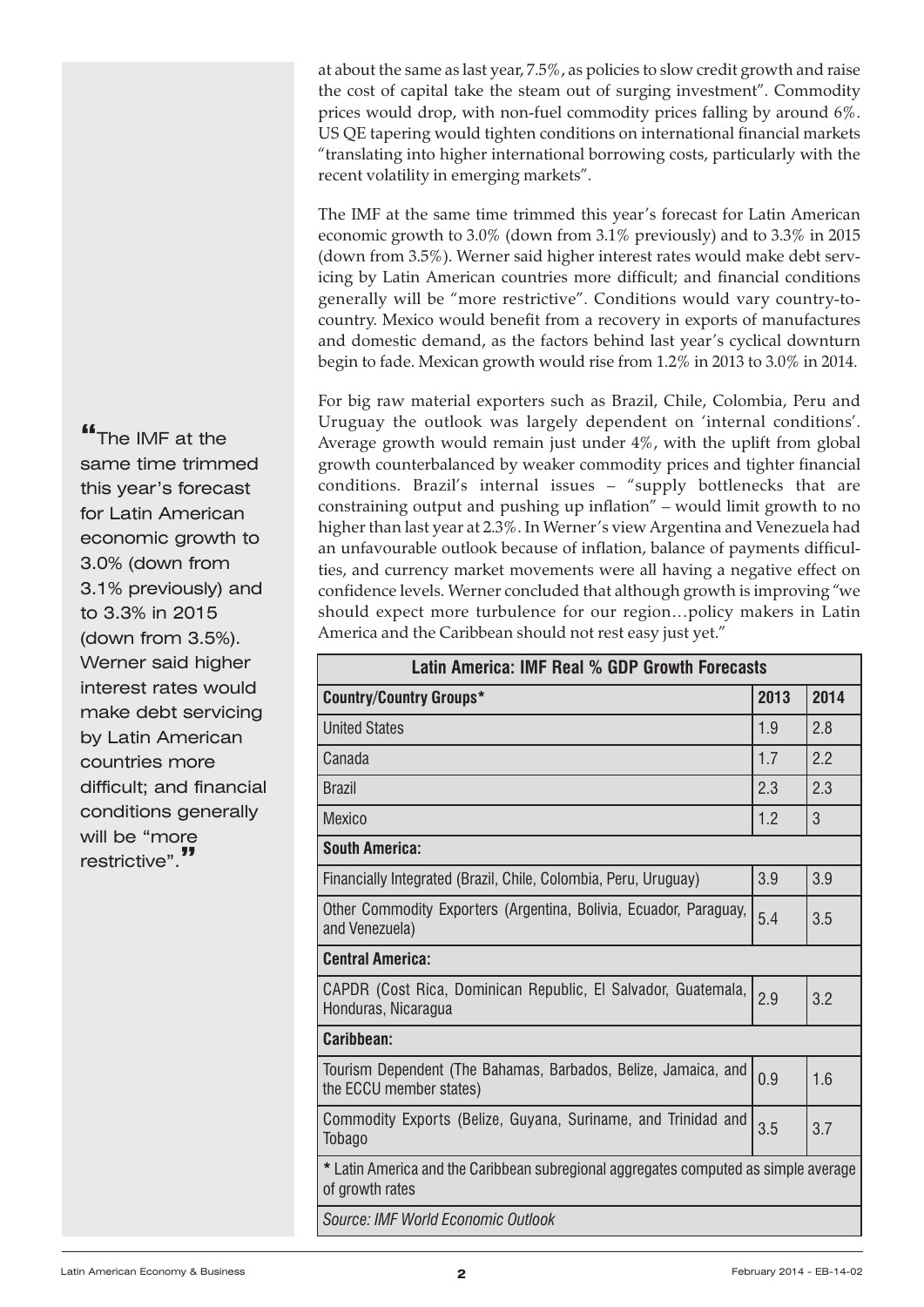## **BUSINESS FOCUS**

#### **REGION**

#### **Brake, accelerate, or crash the gears?**

<span id="page-2-0"></span>**If the Latin American automobile industry were a race, its leading exponents can be imagined coming round the bend right now into 2014, which is shaping up as an encouraging year for global vehicle demand. But at least two regional car makers, Argentina and Venezuela, seem to have developed internal engine trouble and are loudly crashing their gears. Brazil, traditionally number one, is still motoring along, although its average speed seems to be falling back a little. And Mexico, the number two, is accelerating loudly, burning up the tarmac, and getting ready to break lap records.**

Global automobile production nose-dived in 2009, the year the last global financial crisis broke and some of the US market leaders – companies like Chrysler – had to be rescued from bankruptcy. Since then there has been a rather wobbly recovery. Car production in Europe, affected by the impact of its own longer-drawn out currency and sovereign debt crisis, has looked weak for a number of years. But as recently pointed out in a research note by Scotiabank, Western Europe auto sales began to stabilise in the second half of 2013. For 2014, Scotiabank is expecting "the first synchronised expansion in global purchases since 2005", which should lift world car sales by around 5% to new record highs. The upturn will be driven by China, with double-digit sales growth (+12.6%) to nearly 17.8m units. US sales will gain 3.2% to 16m units, and Western Europe will be up by 2.9% to 11.81m units. In the US market, households and companies will take advantage of better times to start replacing ageing vehicles. Scotiabank says that "the average age of the US fleet has jumped to a record 11.4 years, at a time when US household balance sheets are the healthiest in more than a decade."

All this should in principle be good news for the Latin American car producers, but what emerges is a rather up-and-down story. Argentina and Venezuela are definitely on the down side of the equation. Both have entered 2014 with interventionist government policies, high inflation, fiscal and monetary imbalances, sharply weakening currencies and complex multi-tier exchange rates. The auto industry doesn't like that.

As both Argentina and Venezuela are relatively smaller markets, car companies operating there are focused on the assembly of component parts, many of which are imported. That means they are very exposed to exchange rate risk: depreciating currencies lead to sharp auto-part cost increases. In Venezuela, vehicle production had already dropped by 31% in 2013 to 71,763 units. Things got worse in January, with an 85% year-on-year production slump. Early in February, Toyota Motor Corp., Venezuela's largest car assembly operation, said it planned to stop production entirely at its plant in Sucre. A leaked memo to staff stated: "We are in an extremely difficult situation, for different reasons beyond our control, which affect operational continuity, due to a shortage of parts. There will be an indefinite production stoppage".

The decision led to an angry riposte from President Nicolás Maduro. "Every time there's a problem, it's the same news, Toyota's leaving. You don't have to be very intelligent to discover the political motives behind this", Maduro complained, demanding to talk to more senior executives in

**"**For 2014, Scotiabank is expecting 'the first synchronised expansion in global purchases since 2005', which should lift world car sales by around 5% to new record highs.**"**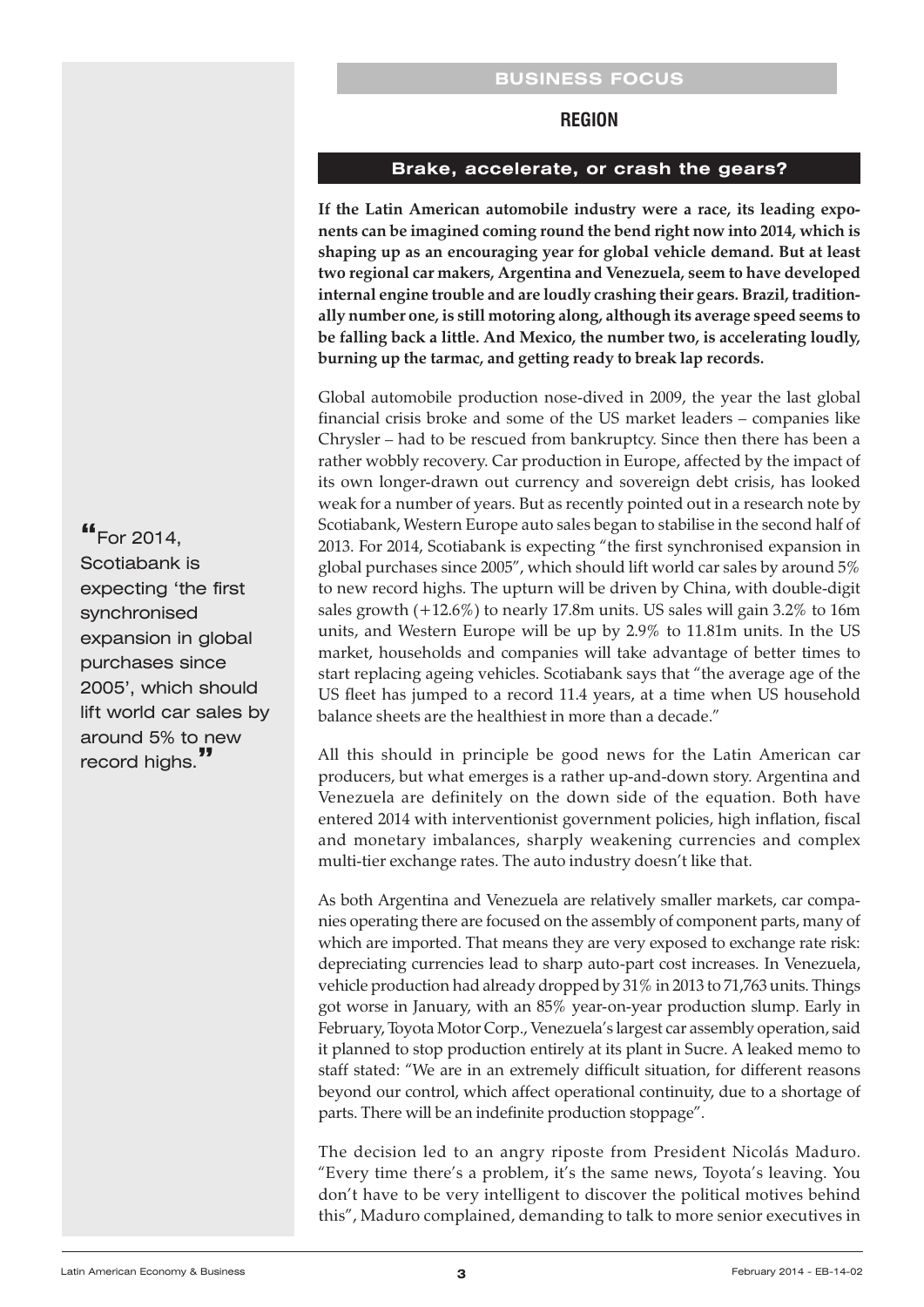Latin America or Tokyo. "The only thing these little managers want is dollars, dollars, and more dollars", he fumed, adding, "What about the productive capacity, the ability to substitute imports? Where is their capacity to manufacture in Venezuela if they've been here 10 years? Aluminium, petrochemicals, iron, steel, we have it all".



**Regional auto production, 2004-2013, million units**

Sources: ANFAVEA, OICA, Adefa, Cavenez

The story is not very different in Argentina. Production actually increased by 3.5% last year to 791,000 units, but it began to weaken sharply in the final months of the year (it was down by 26.4% year-on-year in December). The downturn was triggered by lower demand from Brazil. Brazil is a key market for Argentine auto exports, regulated under a managed quota system within the Southern Common Market (Mercosur), and the Brazilian authorities had negotiated a lower quota forimports from Argentina. It was also affected by the introduction in December of a sliding scale of 10%-50% worth of additional domestic sales taxes for luxury vehicles – an emergency measure to try and discourage dollar spending on imports and fend off a devaluation. But the devaluation became unstoppable, and by late January the peso slumped sharply against the dollar. As in Venezuela, this quickly increased the cost of imported components. 2014 is going to be a difficult year for car makers in Argentina.

Ford has said it is monitoring developments in both Argentina and Venezuela "in real time". Although the company has been globally profitable over the last two years, it posted a pre-tax loss of US\$34m in Latin America in 2013, and is expecting to remain in the red this year. Chuck Stevens, chief financial officer at General Motors (GM), said his company made a profit in the region last year, but that the volatile situation in Argentina and Venezuela was a financial risk.

Things look better in Brazil, Latin America's car-making giant, responsible for 60% of regional vehicle production. After a big increase in 2012 (+7.6%), car sales were flat last year, affected by rising interest rates. But production, which also caters for export markets, remained strong, gaining 9.9% to 3.74m units. Scotiabank sees conditions in the domestic market improving, on the assumption that as interest rates ease back and employment levels hold up – two factors that are not necessarily going to happen in 2014. But while the Brazilian industry is a world away from the troubles of Argentina and

**"**But while the Brazilian industry is a world away from the troubles of Argentina and Venezuela, there are still some concerns for 2014. One of the main ones is that while the domestic market will hold up, exports may not, precisely because significant volumes of Brazilian cars are exported to Argentina and Venezuela, among other destinations.**"**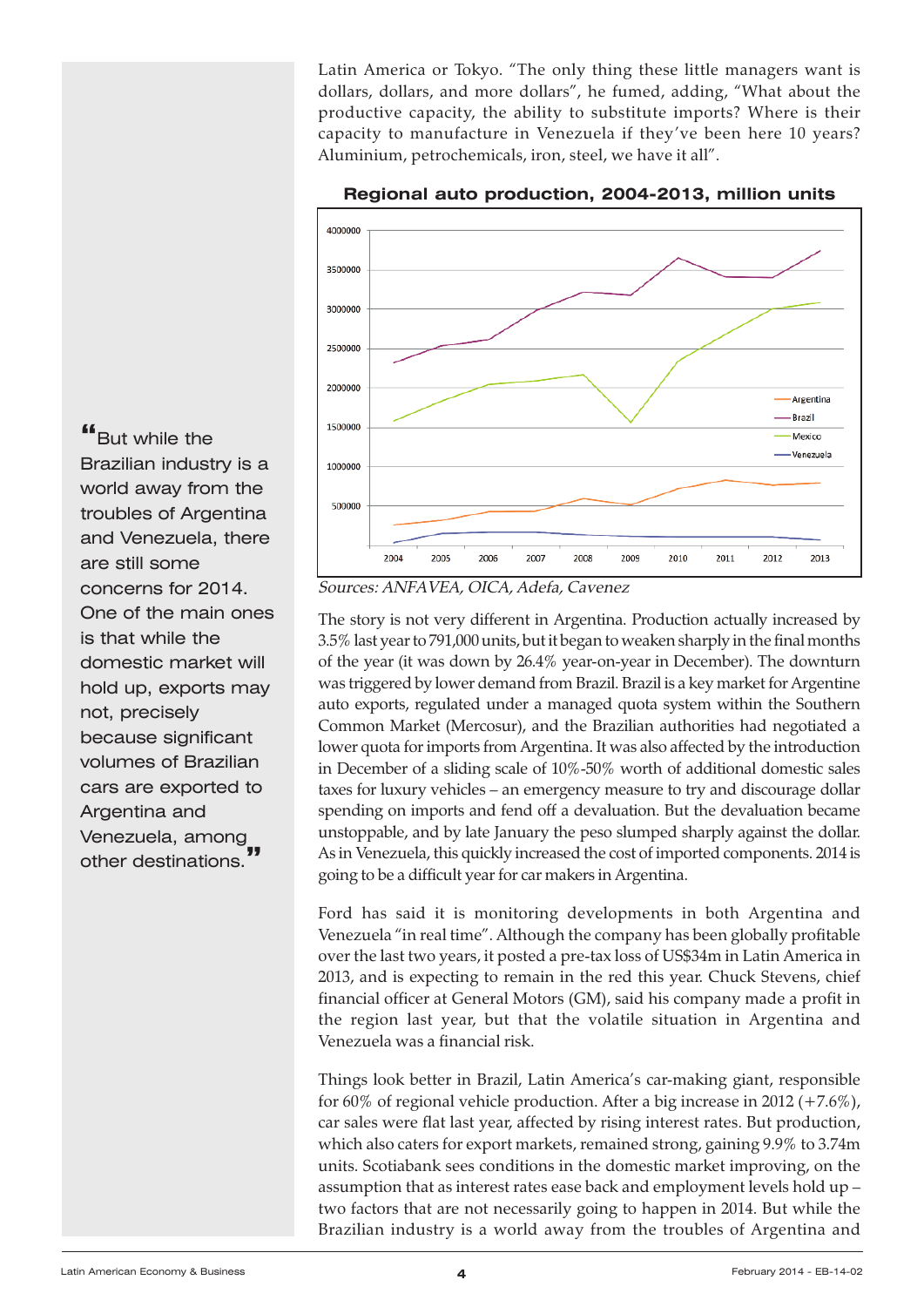Venezuela, there are still some concerns for 2014. One of the main ones is that while the domestic market will hold up, exports may not, precisely because significant volumes of Brazilian cars are exported to Argentina and Venezuela, among other destinations. Data for January was worrying: car production fell 19.7% year-on-year to 180,143 units, with domestic sales down by 1.2% and exports plunging 22.1%.

Brazilian government policy is to actively intervene in the local automobile industry to try and boost local content and production. The five-year Inovar Auto programme launched in 2012 was a case in point. It imposed an extra 30 percentage points on the tax on industrialised products (IPI) charged on all light duty vehicles (LDVs) and light commercial vehicles, but simultaneously offered a 30 percentage point discount for automakers that could meet certain environmental, efficiency, safety and technological innovation criteria while investing in the national automotive industry. Inovar Auto and other earlier tax changes in 2011 (targeting imported vehicles) have been challenged by the European Union (EU), which has filed a formal complaint with the World Trade Organisation (WTO) stating that their combined effect is to impose a higher tax burden on imported goods while offering tax advantages to those produced locally, which Brussels maintains is discriminatory. Brazil's foreign minister Luiz Alberto Figueiredo has denied a violation of WTO rules and says that the government has "solid arguments" in its favour.

Mexico has taken a different route to attract international car companies. A variety of factors now seem to be coming together to give its industry a major boost. With the US consumer back in the market for new cars in 2014, Mexico is ideally placed, geographically-speaking, to supply them. As a long-standing member of the North American Free Trade Agreement (Nafta) Mexico can import auto-parts from the US and re-export complete vehicles at zero-tariff rates; a series of other bilateral FTAs (about 40 in total) give an additional advantage. Importantly, Mexican labour costs have become highly competitive: they remain significantly below US hourly rates, but are also now lower than in China (because of rising wages in China, as well as currency effects).

As a result, the industry seems on the cusp of a major boom. After doubledigit percentage growth in the last few years, output increased by a moderate 2.7% in 2013 to 3.08m units, but further acceleration is expected. Almost all the big carmakers are piling in with new investment, particularly in a cluster of states in the centre and north of the country. Japanese companies like Toyota, Honda and Nissan are building plants in Nafta, and specifically in Mexico, in part to protect themselves against currency swings - "building and selling in the same location" - in the words of Michael Robinet, of consultants IHS Automotive. In 2014, Mexico is expected to export more cars to the US than Japan. Ironically, a lot of those cars will be 'made in Mexico' Japanese marques. According to an estimate by the news agency Reuters, there is now some US\$10bn worth of automotive investment in the pipeline for Mexico, including major new plants for Nissan, Honda, Mazda and Volkswagen. Germany's BMW reportedly also is considering building a plant this year.

Joseph Langley, another specialist from IHS Automotive, says that Mexico "is quickly turning into the China of the West" and by 2020 will have the capacity to build one in every four vehicles in North America. Of course there are problems – such as the ongoing issue of security in areas dominated by violent drug cartels, and an emerging shortage of trained engineers, but Mexico at present does seem to have the brightest automotive future in the region.

**"**Joseph Langley, another specialist from IHS Automotive, says that Mexico "is quickly turning into the China of the West" and by 2020 will have the capacity to build one in every four vehicles in North America.**"**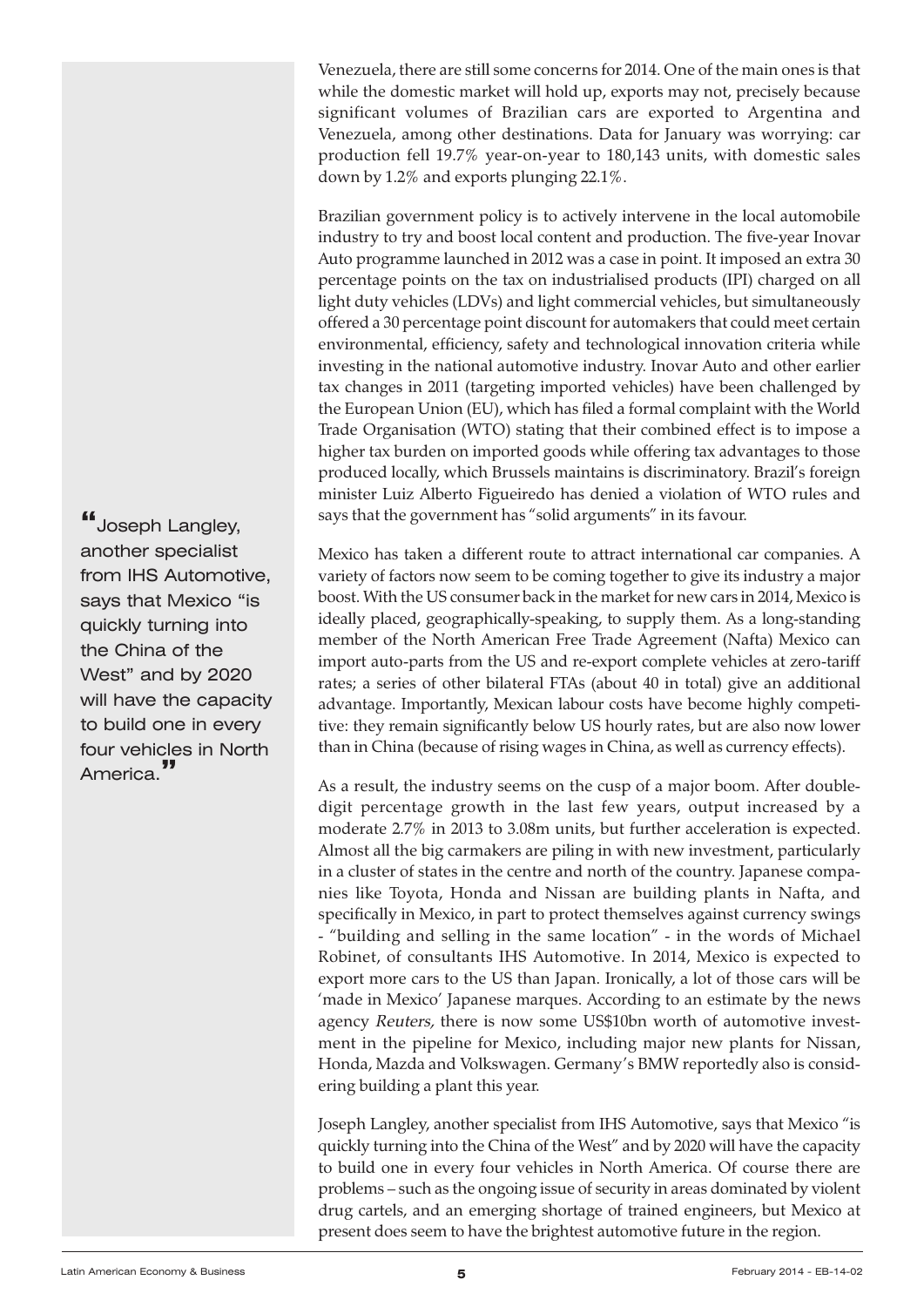## <span id="page-5-0"></span>**Itaú Unibanco launches its regional banking play**

**At the end of January, Itaú Unibanco, one of Brazil's largest private banks, said it was taking a stake in Chile's Corpbanca in a US\$2.2bn cash and shares deal. The merger means that apart from Brazil, Itaú will be developing a presence in both Chile and Colombia. Could this be the beginning of a move towards the creation of locally owned, pan-Latin American banks?**

In a statement dated 29 January, Itaú Unibanco and CorpGroup, the holding company controlled by Chilean billionaire Alvaro Saieh and his family, said they had agreed to merge their two banking subsidiaries in Chile, Banco Itaú Chile and Corpbanca respectively. The new merged Chilean bank will be the fourth largest in the country, with a 12.4% share of the loan market. It will also control a similarly merged bank in Colombia (where both Itaú and Corpbanca had pre-existing subsidiaries), which will be the fifth largest in the country, with a 6.7% market share. Bank operations in both these countries will be conducted under the Itaú brand, although the legal name of the new merged entities will be Itaú Corpbanca.

In a complex deal, Itaú Unibanco will end up with a 33.58% stake in the merged Chilean Bank, with CorpGroup holding 32.92% and the remaining minority shareholders having 33.5%. Between them, Itaú Unibanco and CorpGroup therefore control two-thirds of the shares; they will also sign a separate shareholders' agreement, recognising that the Brazilian parent company will have a 50.5% stake in the controlling block. To achieve this, Itaú Unibanco paid US\$652m in cash, with the remaining US\$1.548bn in shares.

Analysts have on the whole been enthusiastic about this deal, which has been hailed by some as a step towards the creation of "South America's first real continental banking giant".

Some, such as the Brazilian business daily Valor Econômico, have suggested that Itaú has in fact stepped in to offer some relief to the cash-strapped Saieh family. Apart from banking, the family also has extensive interests in supermarkets and media. Corpbanca had made some expensive earlier acquisitions in Colombia, spending more than US\$2.0bn in 2011 and 2012 to acquire the local subsidiaries of Banco Santander and Helm Bank. It has been reported that as part of the deal the Brazilians are offering the Saieh family a US\$750m, seven-year credit line.

Perhaps because of this, earlier speculation that Itaú would pay higher-than market prices to acquire additional bank units proved unfounded. A research note from Deutsche Bank praised the 'price discipline' shown by Itaú, given that Corpbanca's operations were valued at US\$4.4bn (1.3 x trailing book value), and the Brazilian company paid significantly less than that.

Deutsche Bank's view is that overall the deal makes "strategic sense". The merged banks should benefit from economies of scale, lower funding costs and greater cross-selling opportunities. In the joint announcement of the merger, the partners spoke of "funding cost improvements and substantial revenue synergies". They estimated that "synergies" would add up to savings of around US\$100m per annum, to be achieved after completing the merger process over the next three years. Deutsche Bank commented: "This is an important step for the internationalisation of Itaú, and establishes the

**"**Deutsche Bank commented: "This is an important step for the internationalisation of Itaú, and establishes the platform for further growth in Latin America. We view this transaction positively given what we see as its strategic benefits, as well as fair price paid.**"**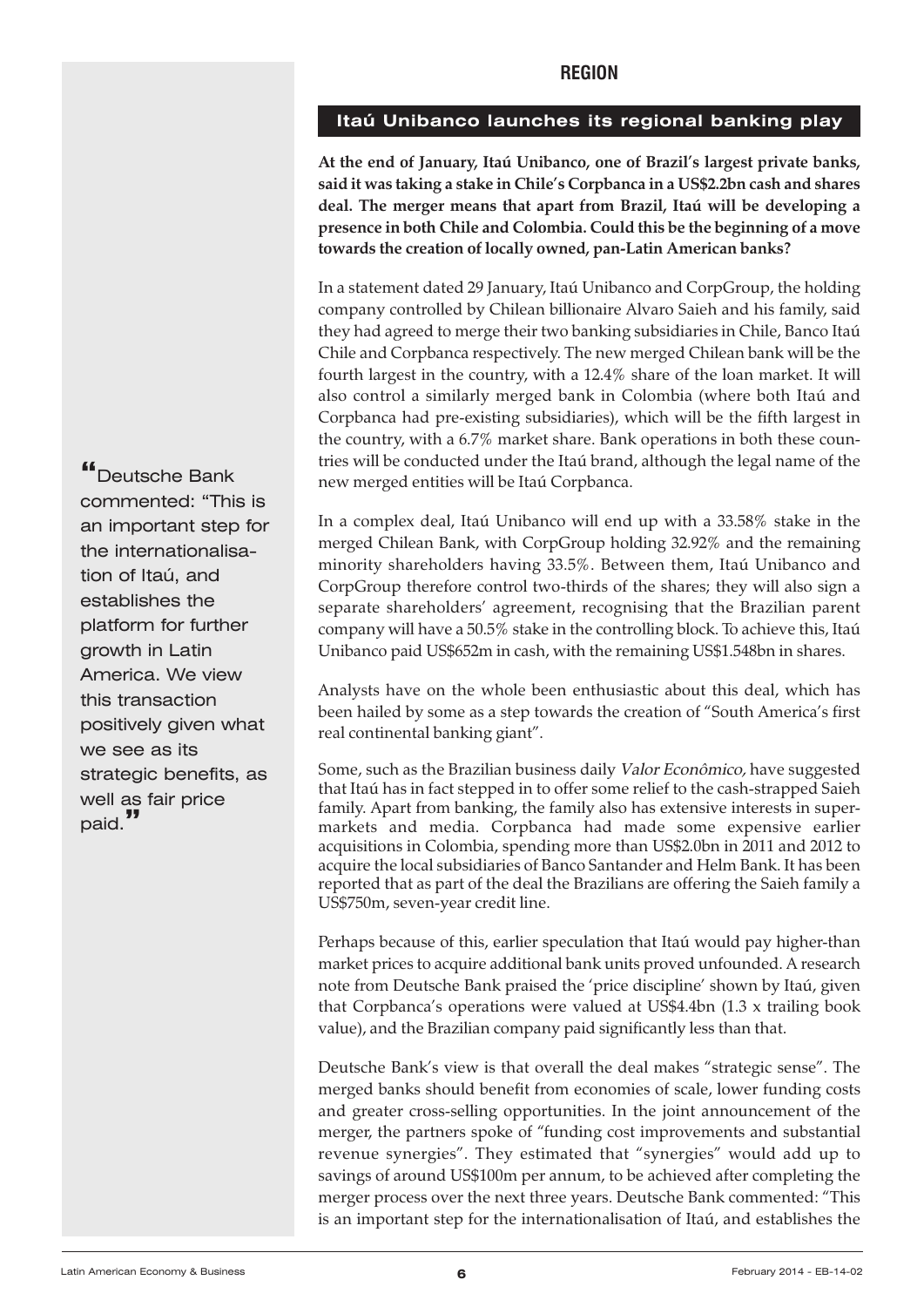<span id="page-6-0"></span>platform for further growth in Latin America. We view this transaction positively given what we see as its strategic benefits, as well as fair price paid". While bank penetration is high in Chile, profitability also remains strong, with an average system-wide 17% per annum return on capital over the last five years. Banking penetration is lower in Colombia, which suggests there is significant room for market growth.

Itaú's CEO for Latin America, Ricardo Marino, indicted that the new partnership would be the vehicle for any further expansion into Peru and Central America if opportunities arose. Expansion in Mexico, where Itaú has a small presence, would be handled directly by the Brazilian head office. Itaú also has subsidiaries in Argentina, Uruguay and Paraguay. By the end of September 2013, Itaú Unibanco had US\$19.9bn in Latin American bank assets outside Brazil, with a total of some 240 branches employing 6,200 staff.

The bank has been doing well in Brazil, but some observers suggest geographic diversification is a good thing to be doing right now, in view of sluggish economic growth prospects in its home market. In the last quarter of 2013, Itaú Unibanco reported a 32% increase in recurring net income to BRL4.68bn (US\$1.94bn), and a reduction in its non-performing loan (NPL) ratio down to 3.7% (from 4.8% in the comparable year-earlier period). Across the Brazilian banking system, NPL ratios have come down from a peak in 2011/12, reflecting better quality borrowers, a less risky loan mix, and a changing patterns of loans (more payroll and residential mortgages, less car loans). However, investment bank Societé Genérale (SocGen) has warned that "if credit and economic growth finally slow down… NPLs will likely increase and the banks with most exposure to these sour loans could be at risk".

## **PANAMA**

## **Size matters**

**Since December last year, attention has been focusing on a potentially very expensive falling out between the Panama Canal Authority (APC) and one of its main contractors in the ambitious project to widen the 100 year-old waterway: Grupo Unidos por el Canal (GUPC), the civil engineering consortium led by Sacyr Vallehermoso of Spain and including Impregilo of Italy, Jan de Nul of Belgium and Constructora Urbana (CUSA) of Panama. At first glance, the quarrel has been over who should pick up the bill for an estimated US\$1.6bn worth of cost overruns on the US\$3.2bn canal locks contract. But the implications go much wider than that.**

In international shipping, size matters. In recent years the industry has seen a growing trend towards bigger and bigger container ships, able to capture economies of scale and reduce unit costs. The larger container ships currently able to squeeze through the Panama Canal's locks are known as Panamax vessels. At present, 5%-6% of world trade flows through the Panama Canal on board Panamax ships. Depending on exactly how they have been built, these ships have the capacity to carry somewhere between 4,500 and 5,000 TEUs (twenty-foot equivalent units) each. According to the ACP's original timetable for the US\$5.25bn expansion project, when the new Canal channel was set to be opened in June 2015, the inter-oceanic waterway would be able to accommodate some of the so-called 'Post-Panamax' ships, with much larger box-carrying capacity. Vessels with the ability to carry between 5,000 and 12,600 TEUs are in the process of being re-categorised as

**"**At present, 5%-6% of world trade flows through the Panama Canal on board Panamax ships. Depending on exactly how they have been built, these ships have the capacity to carry somewhere between 4,500 and 5,000 TEUs (twentyfoot equivalent units) each. According to the ACP's original timetable for the US\$5.25bn expansion project, when the new Canal channel was set to be opened in June 2015, the interoceanic waterway would be able to accommodate some of the so-called 'Post-Panamax' ships, with much larger box-carrying capacity.**"**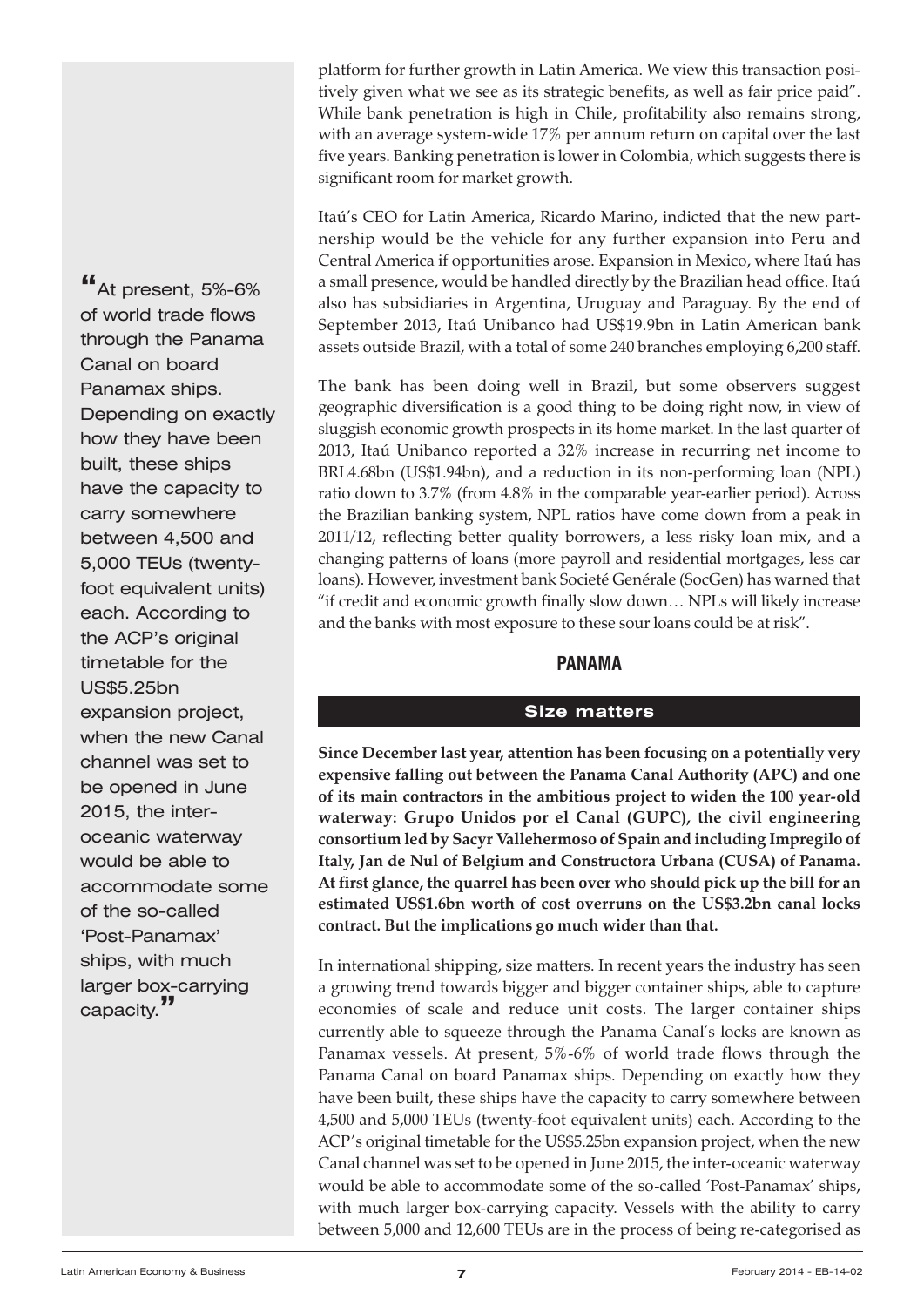'New Panamax' ships and these will be able to use the widened Canal. To give an idea of the importance of these larger vessels, Post-Pamanax ships currently make up 16% of the world's container fleet, but because of their size, they are already carrying 45% of world box cargo trade. The world's largest box-ships, known as 'Triple-E' class, can carry 18,000 TEUs and over.

Many parties have a significant financial interest in the initially-announced June 2015 inauguration date for the widened canal. For instance, a number of large international shipping companies have timed their new vessel orders so as to bring big box ships into operation when the Canal is ready. A later inauguration date means that these ships may have to be diverted to non-Canal trade routes, causing higher expense and disruption. With US West coast ports such as Los Angeles and Long Beach suffering congestion, many of their Gulf Coast and Eastern Seaboard competitors (ports like Baltimore and Norfolk) have been investing heavily in dredging and upgrading port facilities so as to receive larger ships coming through a widened Panama Canal. Also counting on the bigger Canal are commodity traders hoping to bring coal, oil and gas through in more economic loads.

The root cause of the dispute, according to GUPC, is that unforeseen geological difficulties forced them to spend much more on cement than expected. Claiming that erroneous data provided by the ACP was to blame, GUPC has demanded that the Canal authority pay the extra US\$1.6bn involved. The APC refused, leading to a stand-off and, eventually, the complete paralysis of work in early February. The APC has threatened to take over the remaining 30% of the project so as to complete it itself – something that would almost certainly add years to the in-service date. There were reports in early February that both sides were working on a compromise solution. Although the parties refused to confirm details, there was speculation that a guarantee bond worth US\$400m held by the insurance company Zurich American might be used as a guarantee to help fund some of the cost overrun. In the meantime, the ACP administrator, Jorge Quijano, admitted that "two or three months of reduced production and some halted activities… could lead us to finishing the work in December 2015". Such a date would be six months behind schedule; some analysts already believe that this could slip further into 2016 or beyond.

There are also major economic and political implications for Panama itself. The Canal generates around US\$960m in revenues a year, roughly 10% of the country's annual income, so the delay will have an important opportunity cost (estimated by some economists as at least US\$100m a year). President Ricardo Martinelli has blamed the previous ACP administrator, Alemán Zubieta, for accepting the GUPC bid for the work in 2009, even though it was priced US\$1.0bn below a competing offer from the US engineering giant Bechtel and was around US\$363m below what the APC itself had budgeted for the work.

Martinelli has called the current situation "the chronicle of a death foretold". Presidential elections are due in Panama in May, although so far the issue has not become a party-political battleground. "This is a very delicate moment for Panama" said Juan Carlos Navarro, one of the 2014 presidential candidates (for the opposition Partido Revolucionario Democrático [PRD]). "Later there will be time to do a complete analysis of what went wrong and assign responsibilities. But right now everyone needs to support Quijano and demand that the expansion is completed."

**"**The root cause of the dispute, according to GUPC, is that unforeseen geological difficulties forced them to spend much more on cement than expected. Claiming that erroneous data provided by the ACP was to blame, GUPC has demanded that the Canal authority pay the extra US\$1.6bn involved. The APC refused, leading to a stand-off and, eventually, the complete paralysis of work in early February.**"**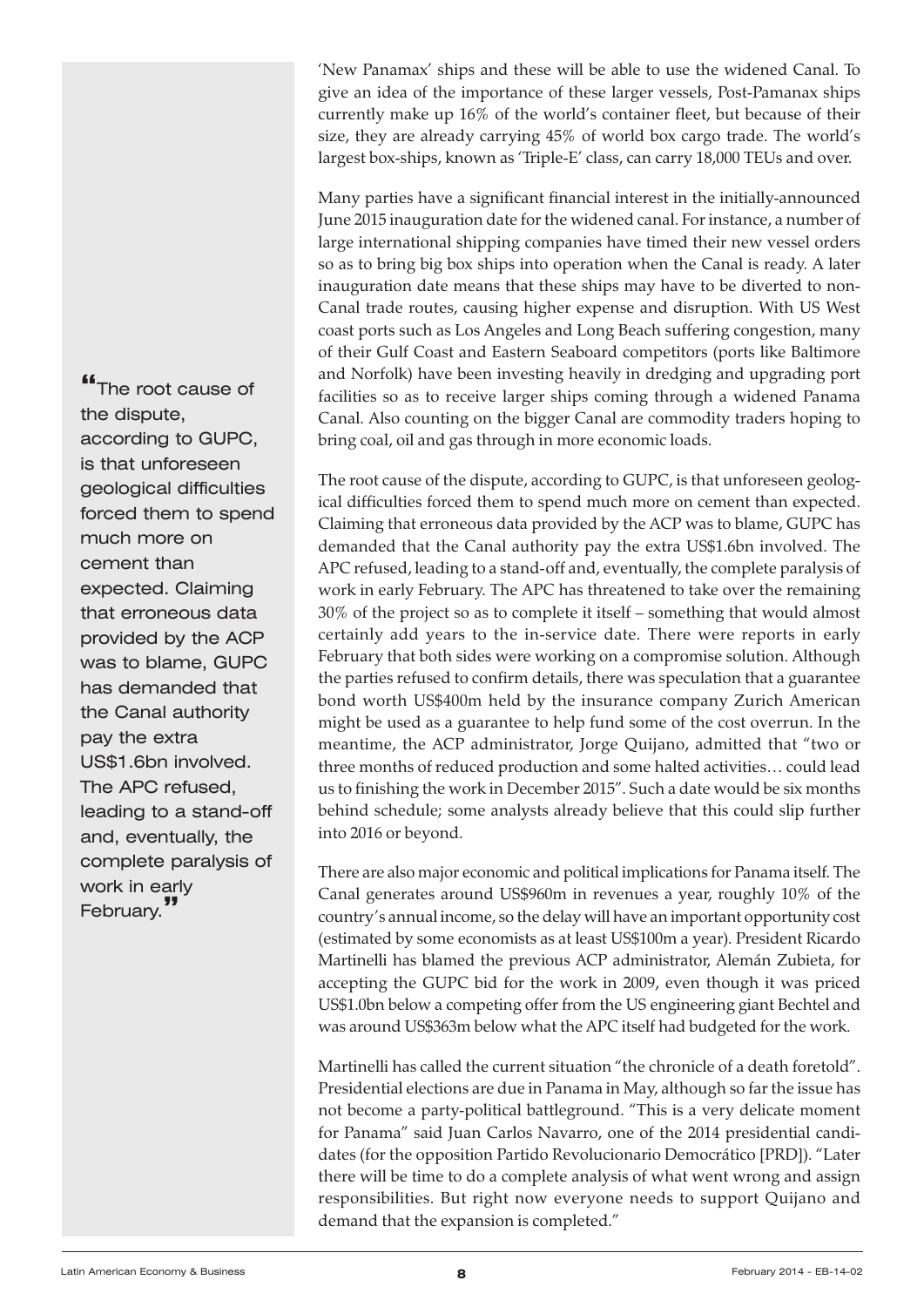#### <span id="page-8-0"></span>**Kicillof manoeuvres with key sectors**

On 5 February Economy Minister Kicillof announced a deal with the country's five main oil supplying firms to limit fuel price increases to a maximum of 6% for the remainder of the month. The deal is a compromise designed to minimise inflation pressures, after some oil firms hit by the peso devaluation (and years of officiallyimposed price controls) had demanded that fuel prices go up by as much as 12%. Lorry drives serving the key agri-export sector have been threatening to strike over fuel prices, a situation the government will be anxious to avoid ahead of the next soya harvest (March-May). Kicillof noted that the oil companies had also agreed to a new price evaluation body tasked with examining sector costs in coming months so as to determine "adequate" future price levels.

#### **ECONOMY FOCUS**

## **ARGENTINA**

## **Still stumbling along**

**Over the past month, Argentina's central bank has allowed the peso currency to weaken and interest rates to increase. Meanwhile, the government has published a new and much more realistic inflation index, while the country's foreign reserves have stabilised at just under US\$28bn. An exogenous shock, such as problems with the soybean harvest, might yet provoke a financial crisis. For now, though, it looks as though the government and the central bank will continue to 'muddle through' its problems, both actual and perceived, for another while.**

As we went to press with our last edition of Latin American Economy  $\&$ Business in mid-January, consensus opinion in the mainstream media suggested that Argentina, once again, was heading towards a major financial crisis. Having fallen in the preceding weeks, the Dolar Blue (i.e. black market) rate for the peso stood at ARS11.95/US\$ on 20 January. This compared with the official rate of ARS6.81/US\$. Another widely followed exchange rate, the Dolar Bolsa, stood at ARS10.35/US\$. The Dolar Bolsa is the rate at which institutional investors may gain access to foreign currency buy buying debt securities in pesos and then selling the securities for US dollars.

Nearly a month later, the message from official and unofficial currency markets is that the risks of a crisis have been reduced. As of 14 February, the Dolar Blue rate stood at ARS11.85/US\$, implying a marginal appreciation of the currency. Following an announcement by the Banco Central de la República Argentina (BCRA - the central bank) that it would no longer defend the currency (previously managed under a sliding peg regime), the official rate stood at ARS7.79/US\$; this implies a depreciation of around 15%. Meanwhile, the Dolar Bolsa rate was ARS10.56/US\$, more or less the level of mid-January.

In short, the premiums of the Dolar Blue and Dolar Bolsa rates to the official exchange rate have narrowed. The Dolar Blue rate premium has slipped to just over 50%. This is the lower end of the 50%-65% range in which the premium moved for much of the second half of 2013. In May 2012, when the Dolar Blue rate for the first time spiked above ARS10/US\$ (the so-called 'Messi rate', after the Argentine football star's jersey number), the premium was around 100%.

In mid-January, we argued that a true financial crisis was not imminent. We agree with currency market participants that developments since then are consistent with a reduction in risks. Thanks in part to the BCRA's decision not to defend the currency, foreign exchange reserves have stabilised at around US\$27.8bn. The central bank has also increased interest rates. The Badlar rate, which is paid by banks on wholesale deposits, has been raised by around 400 basis points: as of 7 February, the rate paid by private banks stood at 25.5%. The BCRA has also accepted a rise of around 600 basis points on interest rates that it pays on short-dated notes. In late January, for instance, the central bank offered 98 day notes at a yield of 25.9%.

In short, the central bank has, realistically, allowed peso interest rates to move upwards towards levels where they are positive in real terms. On 13 February, Argentina's national statistics institute (Indec) published inflation figures according to a new methodology, as had been demanded by the International Monetary Fund (IMF). The new national consumer price index (IPCNU) suggested that consumer prices had risen 3.7% in the month of January alone. That is the highest officially reported monthly inflation since 2002, and is close to estimates of private analysts. Given that the government has been accused of massaging the official inflation statistics since 2006, the new figures represent a significant step towards orthodox policies (and an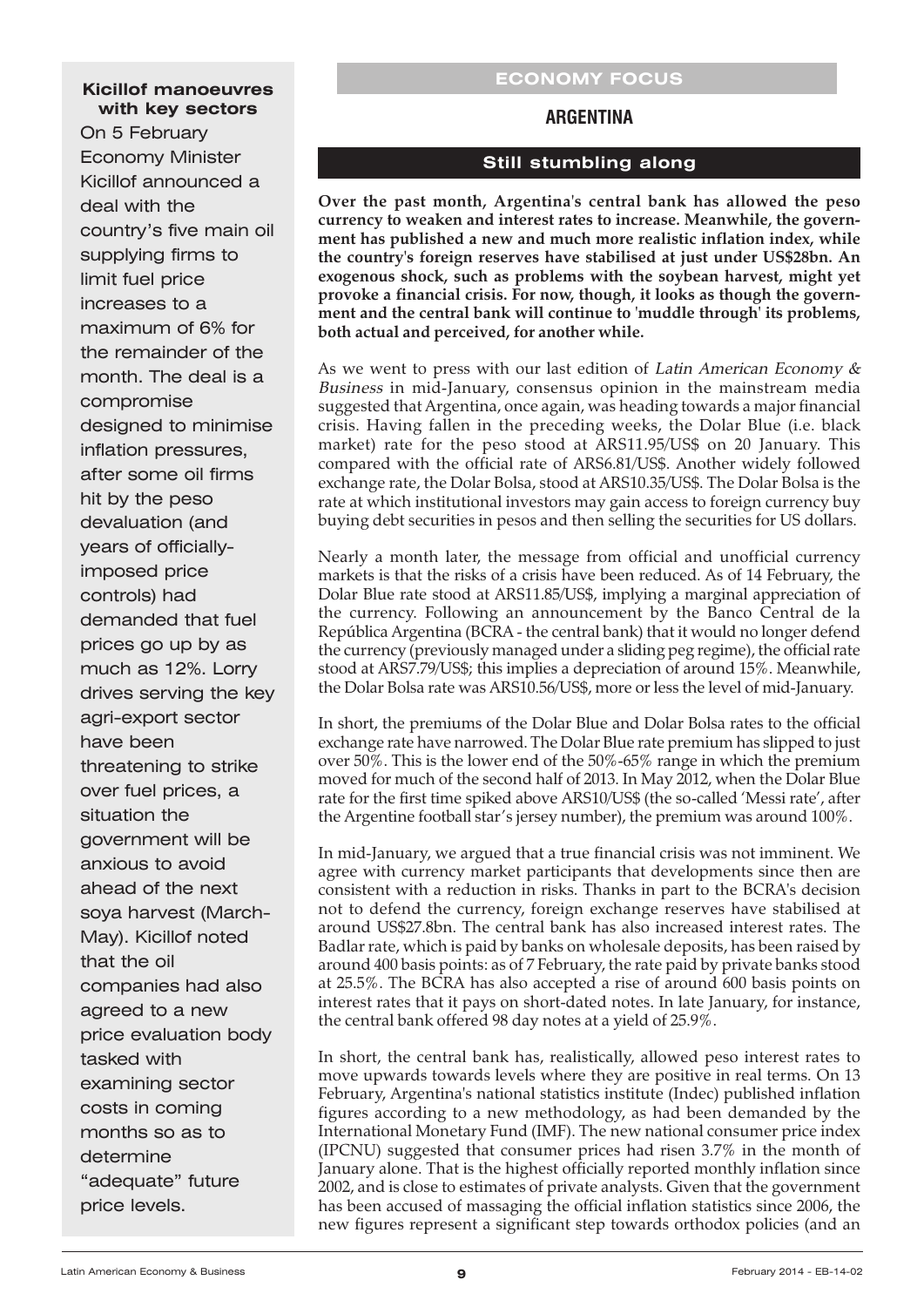improvement in relations with the IMF). Economy Minister Axel Kicillof argued that the IPCNU January rate was higher because of "particularities" such as a "furious campaign" to economically destabilise the government following its partial relaxation of foreign currency controls, which sparked a minor run on the peso. Additional new price controls are also designed to keep a lid on inflation in coming months.

However, official recognition of higher domestic inflation could have implications for the government led by President Cristina Fernández. For one, labour unions may redouble their salary demands in collective wage agreement talks due in March. Already, they have set down a minimum increase of 30% (based on consensus private inflation estimates).

In our analysis a month ago, we suggested that the Fernández government would have to achieve three objectives simultaneously in the event of a true financial crisis. It would need to boost the foreign currency reserves at its disposal. It would need to stabilise the Dolar Blue rate. It also would need to engineer a profound change in sentiment of investors and other protagonists. Latest developments and figures suggest that the government has made progress on at least two fronts (in particular, the stabilisation of the Dolar Blue rate); and has managed this in the absence of an open crisis.

Further (and aside from its pre-existing price and export/import controls), the government has not resorted to wholesale unorthodox solutions. It has not, for instance, sought large scale funding from Chinese sources. Nor has it issued US dollar certificates of deposit (Cedins) and economic development bonds (Bodes) on attractive terms, with the aim of attracting 'blue' dollars circulating within Argentina.

The bottom line is this: yet again, Argentina's central bank and government appear to be 'muddling through' a temporarily challenging situation (which, this time, involves lack of access to foreign currency) - in spite of dire predictions by many external observers. We accept that a full-blown crisis is still a possibility - but we stress that this outcome would require an exogenous shock beforehand: problems with Argentina's soybean harvest is the most obvious, but not the only, source of such a shock.

Even if an exogenous shock produces a full-blown crisis, the government still has a number of (mainly unorthodox) tools at its disposal with which it can bring the situation under control. The laudable decision to publish inflation statistics more widely accepted as being accurate can be seen as a positive wildcard. If inflationary pressures are seen to be falling and peso interest rates rise to levels that provide investors with real returns, sentiment towards peso-denominated assets could improve significantly.

To accomplish this outcome, the government would need to do a few things simultaneously. It would need to stop monetising its spending through the compliant central bank, which is the principal cause of the high inflation. It would also need to achieve a moderation in labour unions' wage demands. These are not easy tasks, but they are not impossible either. With progress on this front, Argentina just might move towards a virtuous circle of lower interest rates and true currency stability.

#### **IPCNU**

Instead of only measuring data from the Greater Buenos Aires metropolitan area, the new IPCNU inflation index will take into account price variations in all the provinces, with the exception of the city of Buenos Aires, which chose not to be part of it. The index will be published monthly and will use a fixed basket of goods and services based on the latest household consumption data, as compiled by the 2012-2013 households' survey. No details have been released yet as to the methodology but in previous statements government representatives have said 200,000 prices would be measured by 500 pollsters in 100 locations nationwide.

## **Union demands**

On 12 February, President Fernández met the leaders of the governmentaligned faction of the Confederación General del Trabajo (CGT) to discuss the upcoming March collective salary negotiations. A recent meeting of provincial governments concluded that union demands for salary increases should be capped at 25%. While Fernández did not demand that union leaders limit themselves to a particular percentage increase, she did suggest that wage negotiations be held on an annual rather than a six-monthly basis.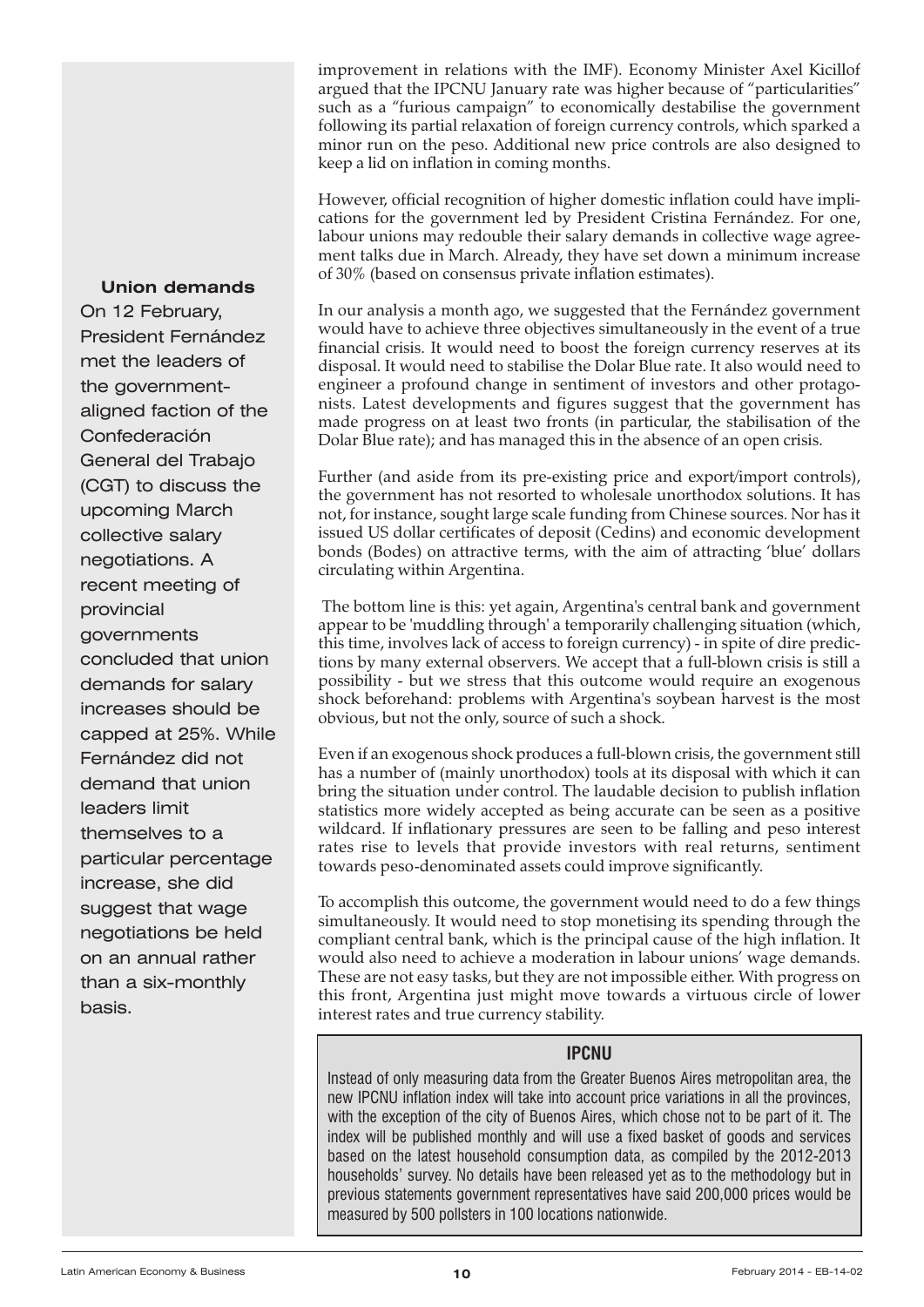## **ARGENTINA**

## <span id="page-10-0"></span>**Subsidies and the energy deficit – also muddling through**

**As detailed in the previous article, in January Argentina hit the headlines again for all the wrong reasons, with the peso losing around 20% of its value as the government allowed it to float downwards on the official exchange market. While a degree of stability had returned to the currency markets by mid-February, the domestic economic situation remains unstable. The government's immediate problem is to try to contain surging domestic prices and escalating wage and salary demands. However, it also needs to tackle serious structural economic imbalances. Here we look at subsidies and the energy deficit.**

The trigger for Argentina's forced devaluation was the relentless fall in the country's foreign currency reserves, and that fall, in turn, has been caused by serious imbalances in the economy. Total international reserves held at the Banco Central de la República Argentina (BCRA) stood at US\$52.1bn at the end of 2010. The reserve position eroded slowly at first, falling 10.9% to reach US\$46.4bn at end-2011 and then another 6.7% to US\$43.3bn at the end of 2012. Thereafter , the decline accelerated, with reserves dropping by 29.3% almost a third - to US\$30.6bn at the end of 2013. In January 2014 alone, they fell over US\$1.0bn more.

In round numbers, international reserves declined US\$13bn in 2013. Ramiro Castiñeira of the Buenos Aires-based consultancy Econométrica estimates that US\$6bn of that went on foreign debt payments, with the remaining US\$7bn flowing out as the net effect of all other transactions, among which he highlights the energy deficit and the tourism deficit.

Last year the central government had a primary deficit (before interest payments on foreign debt) equivalent to 2.8% of GDP, or US\$14bn at the official exchange rate. A big contributor to this deficit was the fact that total subsidies paid out by the government during the same year grew to 5% of GDP or US\$25bn. In Castiñeira's opinion, the BCRA has been forced to give up its traditional role of defending the value of the national currency, to instead become primarily a financier to the government, either by printing money or drawing down its own foreign currency reserves. He estimates that the BCRA funded the government last year to the tune of 4.5% of GDP, 75% of which was paid out in pesos, and 25% in foreign currency.

## **Subsidies to be pared back selectively**

A study by Banco Ciudad says that total government subsidies have been growing at an "explosive" rate. Since 2010, the bank calculates that subsidies, measured in local currency, have grown at a cumulative annual rate of 41%. It estimates that subsidies totalled ARS134bn in 2013, with 61% of that total (ARS82bn) going on energy subsidies. Energy subsidies are paid out mainly because Argentina's domestic oil and gas production has been falling, while consumption has been rising. With gas, petrol and electricity tariffs largely frozen during the last few years, the only way to meet demand has been to increase imports. Argentina spent US\$6.2bn more on energy imports than it earned from energy exports last year. (Imports of fuel and energy rose by 23% in 2013 to US\$11.4bn, while exports dropped 24% to US\$5.2bn)

The government also subsidises public sector transport fares, as well as both public and private sector companies that provide public transport services. An example of one of the beneficiaries is the loss-making state-airline, Aerolíneas Argentinas. According to the Instituto para el Desarrollo Social Argentino (IDESA), a think-tank, central government subsidies to Aerolíneas

**"**Since 2010, the bank calculates that subsidies, measured in local currency, have grown at a cumulative annual rate of 41%. It estimates that subsidies totalled ARS134bn in 2013, with 61% of that total (ARS82bn) going on energy subsidies.**"**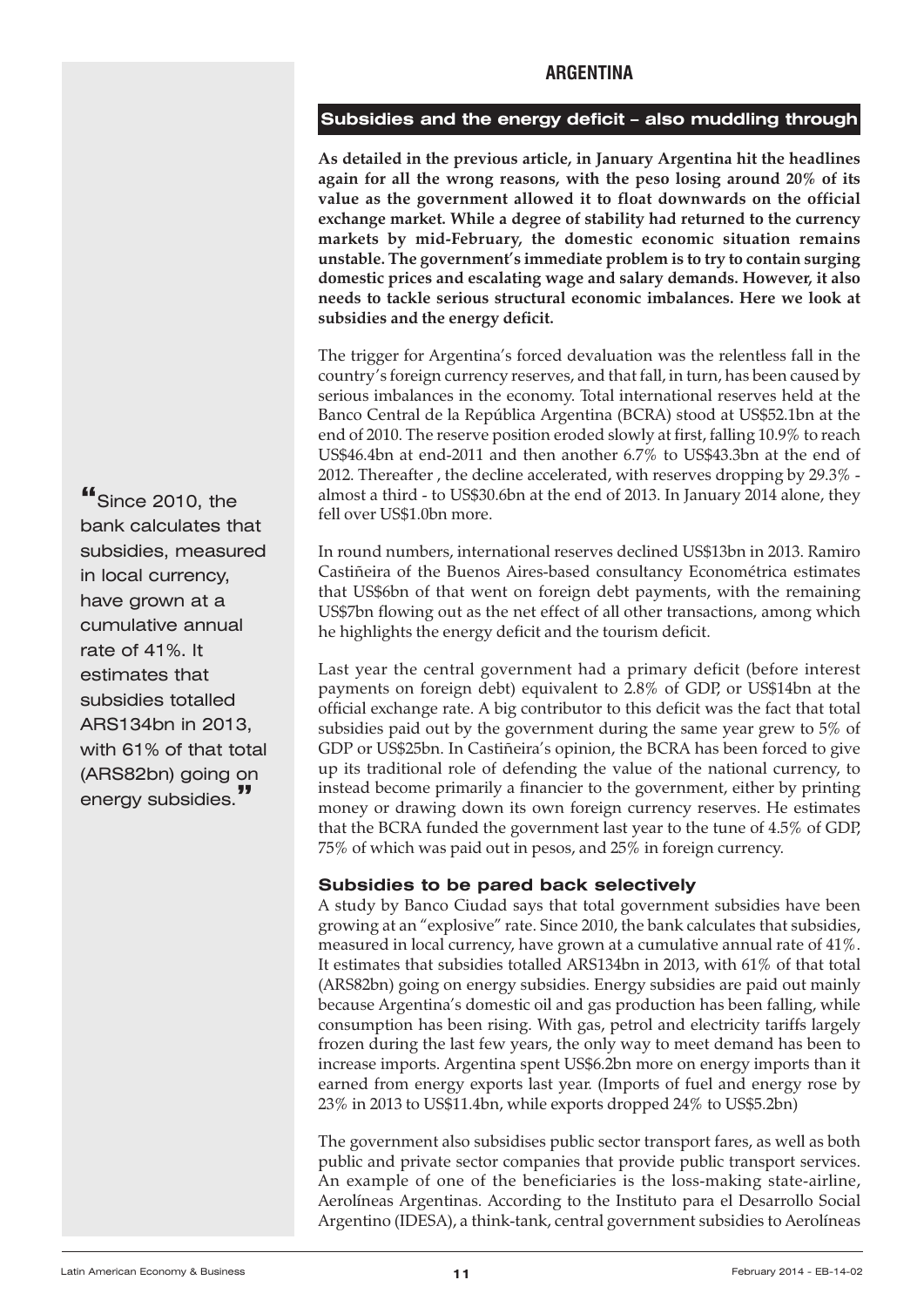in the first 11 months of last year totalled ARS3.12bn (US\$0.40bn), more than the entire education budget for the province of Formosa.

All of this puts the government led by President Cristina Fernández in a politically difficult position. For more than a decade, her administration and that of her late husband and predecessor Nestór Kirchner (2003-2007) have repeatedly described themselves as 'national' and 'popular', condemning orthodox IMF-inspired economic policies, which are said to always place the burden of economic adjustment on the poor, and not on the rich. Governments representing the rich minority were said to do this through a combination of devaluation, price increases, and public utility tariff increases – in fact, exactly what the current Argentine government has either just done, or is now having to contemplate doing.

At first glance, there seems no way to avoid a politically damaging U-turn, because the existing level of subsidies is unsustainable. To keep them rigidly in place in 2014 could be catastrophic for a government that is now struggling to get to the end of its term in office in 2015 without an economic collapse.

The initial signs are that the Fernández administration will seek to reduce subsidy levels in a way that minimises the political damage. In a speech on 11 February, the president defended the introduction of subsidised utility tariffs after the 2001/2002 default and devaluation crisis, saying they had been essential to preserve purchasing power and inaugurate a decade of 'prosperity'.

Now however, she suggested, some people are benefiting from subsidies although they no longer needed them. It did not make sense that the same people who could qualify to buy dollars for the purpose of adding to their savings were also receiving subsidised electricity. Fernández sought to boil this down to a catch phrase: "not economic adjustment policies; economic equity policies".

The phrase is unlikely to cut much ice with the electorate, as the adjustment has already begun. In January, the government announced a 60% increase in urban bus fares, followed in February by a 50% hike in highway toll charges. While insisting on bringing in an additional price control scheme in supermarkets (known as Precios Cuidados), officials have reluctantly agreed to increases in fuel prices. Economy Minister Axel Kicillof has admitted that an increase in utility rates is "being considered".

## **Limping to the finish line**

At Econométrica, Castiñeira calculates that beginning to reduce subsidies in a phased manner, starting with a cut equivalent to around 1% of GDP, would require nominal increases of around 50%-plus in public utility tariffs. He suggests increases of that order can be expected in gas and electricity rates, perhaps beginning in March. Some analysts note the difference between 'social' subsidies, designed to help particularly vulnerable groups; and 'economic' subsidies, such as those designed to keep electricity tariffs low (which benefit the entire population).

Castiñeira says that with 35% of the population below the poverty line (on private sector estimates), it is not equitable to provide the same level of subsidies for 100% of the country's citizens. The government may seek to account for that by creating 'social tariffs' for particular groups, or by boosting targeted social spending such as state pensions in an attempt to protect the more vulnerable (already in this vein, pensions will be increased by 11.3% effective from March). Castiñeira's conclusion is that the adjustment has already begun and is designed "not to resolve the problems that will be inherited by the next government, but only in the measure necessary to avoid a crisis between now and 2015".

**"**The initial signs are that the Fernández administration will seek to reduce subsidy levels in a way that minimises the political damage…. Fernández sought to boil this down to a catch phrase: 'not

economic adjustment policies; economic equity policies'.**"**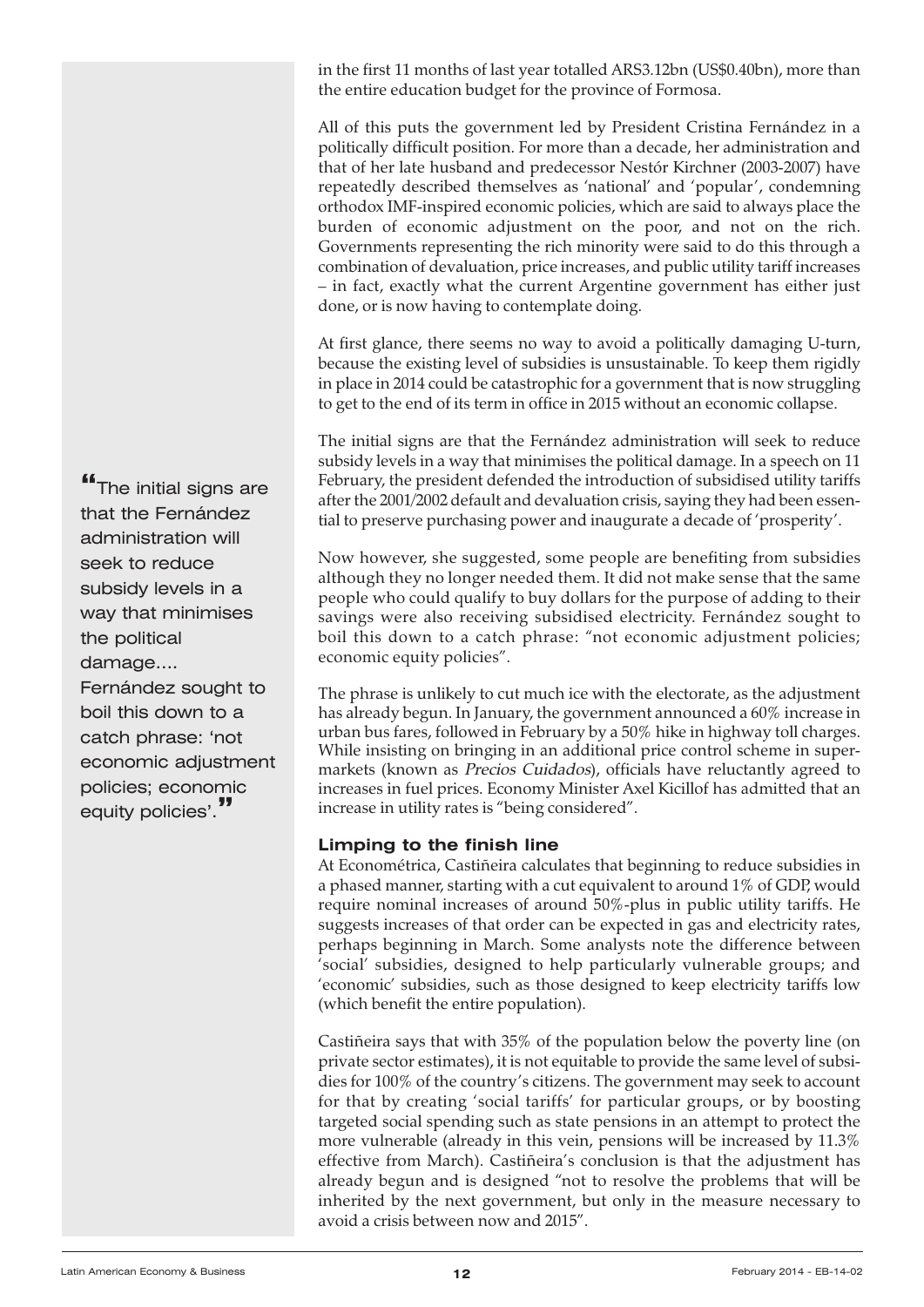#### <span id="page-12-0"></span>**How to manage expectations in Bachelet's second term**

**The latest (11 February 2014) economic expectations survey published by the Banco Central de Chile (BCC – the central bank) was downbeat. Respondents are looking for an easing of policy this month: economic growth is slowing at a time that inflation is moderate. The overall environment is not germane for the education and tax reforms proposed by President-elect Michelle Bachelet, who will take office on 11 March.**

One of the key features of global financial markets in January was an (aggressive) tightening of monetary policy by a number of emerging market central banks in response to current account deficits, slumping currencies and deteriorating perceptions. This did not include the BCC. At its meeting on 16 January, the BCC kept its key policy rate unchanged at 4.50%.

Moreover, the accompanying comments had a decidedly dovish tone. The BCC noted that "the Chilean economy has continued to lose strength. Domestic output and demand have grown somewhat less than assumed in the latest [December 2013] Monetary Policy Report, particularly in investment-related sectors. … Meanwhile inflation expectations remain around the target [of 3.00%] over the projection horizon and the pace of nominal wages' growth shows a moderation in recent months."

The BCC's latest survey of economic expectations, published on 11 February, found respondents in a similarly downbeat mood. They are now looking for real annual GDP growth of 3.8% and 4.3% in 2014 and 2015 respectively, having revised down their expectations over several months. The consensus expectation is that the central bank will cut the benchmark rate by 25 basis points to 4.25% at its February meeting. This is at a time that the central bank's IMACEC index of economic activity slipped to 2.60 in February, down from 3.00 in January. The index has fallen consistently on a month-to-month basis since October 2013, when it stood at 4.40, and more generally since March 2013, when it stood at  $5.40$  (see table 1

| Table 1: Chile: Expectations - Selected Items - %   |                                  |                            |                                     |             |                               |                       |
|-----------------------------------------------------|----------------------------------|----------------------------|-------------------------------------|-------------|-------------------------------|-----------------------|
| Survey<br><b>Month</b>                              | Policy rate,<br>current<br>month | Policy rate,<br>next month | IMACEC,<br>One Month Growth,<br>Ago | GDP<br>2014 | <b>GDP</b><br>Growth,<br>2015 | Dec 2014<br>Inflation |
| Mar' 13                                             | 5.00                             | 5.00                       | 5.40                                | 5.00        | 4.80                          | 3.0                   |
| Apr' 13                                             | 5.00                             | 5.00                       | 4.80                                | 5.00        | 5.00                          | 3.0                   |
| <b>May 13</b>                                       | 5.00                             | 5.00                       | 4.80                                | 4.80        | 5.00                          | 3.0                   |
| Jun' 13                                             | 5.00                             | 4.75                       | 4.50                                | 4.70        | 4.75                          | 3.0                   |
| Jul' 13                                             | 5.00                             | 5.00                       | 4.00                                | 4.50        | 4.70                          | 3.0                   |
| Aug' 13                                             | 5.00                             | 4.75                       | 4.30                                | 4.50        | 4.50                          | 3.0                   |
| Sep' 13                                             | 5.00                             | 5.00                       | 4.10                                | 4.50        | 4.50                          | 3.0                   |
| Oct' 13                                             | 5.00                             | 5.00                       | 4.40                                | 4.40        | 4.50                          | 3.0                   |
| Nov' 13                                             | 4.75                             | 4.50                       | 4.00                                | 4.10        | 4.50                          | 2.7                   |
| Dec' 13                                             | 4.50                             | 4.25                       | 3.50                                | 4.00        | 4.40                          | 2.8                   |
| Jan' 14                                             | 4.50                             | 4.25                       | 3.00                                | 4.00        | 4.30                          | 3.0                   |
| Feb' 14                                             | 4.25                             | 4.25                       | 2.60                                | 3.80        | 4.30                          | 3.0                   |
| Source: Banco Central de Chile, Expectations Survey |                                  |                            |                                     |             |                               |                       |

As the BCC itself recognised, both the reality and expectations about the strength of the economy have fallen short of the official forecasts in the last

#### **Copper, peso**

Copper was trading at US\$3.25/lb. on 13 February, compared to just over US\$3.7/lb. a year ago. The Chilean peso was trading at about CHP546.75/US\$ on 17 February, from CHP525.43/US\$ on 31 December 2013.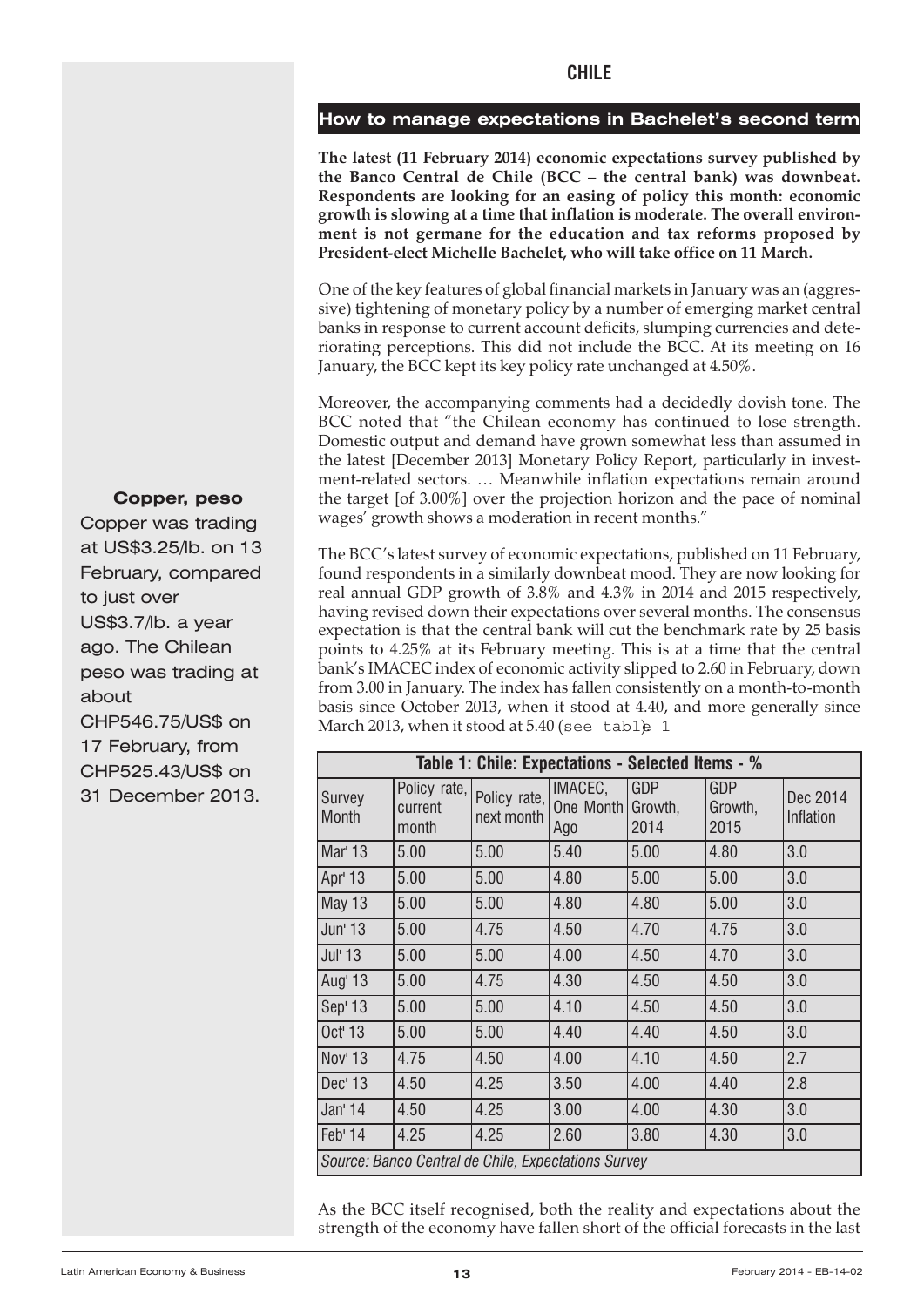Monetary Policy Report. For some time, most of the main macro-economic indicators have been moving in the wrong direction. Thanks in part to a steady fall in the global price of copper, Chile's main export, the balance of trade has been deteriorating, and at a time that domestic demand has also been softening (see table 2

| Table 2: Chile: Official Forecasts, December 2013                      |        |        |           |  |
|------------------------------------------------------------------------|--------|--------|-----------|--|
|                                                                        | 2012   | 2013f  | 2014f     |  |
| (Annual change, %)                                                     |        |        |           |  |
| <b>GDP</b>                                                             | 5.6    | 4.2    | 3.75-4.75 |  |
| <b>National Income</b>                                                 | 6.3    | 5.2    | 4.4       |  |
| <b>Domestic Demand</b>                                                 | 7.1    | 3.9    | 4.8       |  |
| <b>Investment (GFCF)</b>                                               | 12.3   | 3.9    | 4.1       |  |
| <b>Consumption</b>                                                     | 5.8    | 5.4    | 4.7       |  |
| <b>Goods &amp; Services Exports</b>                                    | 1.0    | 5.3    | 3.1       |  |
| <b>Goods &amp; Services Imports</b>                                    | 4.9    | 4.4    | 4.6       |  |
|                                                                        |        |        |           |  |
| $(% \mathcal{L}_{0})$ (% of GDP)                                       |        |        |           |  |
| <b>Current Account</b>                                                 | $-3.5$ | $-3.2$ | $-3.7$    |  |
| <b>National Savings</b>                                                | 21.4   | 21.1   | 20.6      |  |
| <b>GFCF</b>                                                            | 24.1   | 24.4   | 24.3      |  |
|                                                                        |        |        |           |  |
| (Other)                                                                |        |        |           |  |
| <b>LME Copper Price (US cents/lb)</b>                                  | 361    | 332    | 310       |  |
| December CPI Inflation (%)                                             | 1.5    | 2.6    | 2.5       |  |
| Source: Banco Central de Chile, Monetary Policy Report - December 2013 |        |        |           |  |

As we discussed in the December 2013 edition of Latin American Economy & Business, President-elect Michelle Bachelet has identified three main priorities for her incoming administration. One is a hike in the corporate tax rate from 20% to 25%. A second is wholesale education reform: this includes the introduction of free university education, even though this is rare (or nonexistent) in most other countries. Bachelet believes that the increase in the corporate tax rate could boost government revenues by about US\$8.2bn annually (in the context of a country whose 2012 GDP amounted to US\$268.2bn) and fund her planned education reforms. The third priority is constitutional reform.

A slowing economy and higher taxes are not the only challenges facing Chile's corporate sector. A wave of industrial unrest in the public sector (especially) in the final quarter of 2013 means that employers are having to sustain real increases in pay costs that are not necessarily being matched by higher productivity. In any event, labour productivity in Chile is lower than in any other country in the Organisation for Economic Cooperation and Development (OECD), apart from Mexico. Low labour productivity is one consequence of the deficiencies of Chile's educational system. According to the World Economic Forum's 2013-14 Global Competitiveness Report, Chile is the 34th most competitive country (out of 148 rated): however, it is in 74th place for the overall quality of its education system.

The demands of Chile's students, which Bachelet hopes to meet with her education reforms, and the demands of workers, which have been partially met with pay rises, are symptomatic of a key structural problem: the inequality of income in the country. With a Gini Index\* of 0.52, the distribution of income in Chile is less equal than in any other OECD country. (\*The

**"**One possibility is that Bachelet attempts to buy time with a fiscal boost to the economy. The budget is broadly in balance. Total government debt, at about US\$34bn, is low and is held overwhelmingly by domestic investors. As noted above, inflationary pressures (and expectations) are low.**"**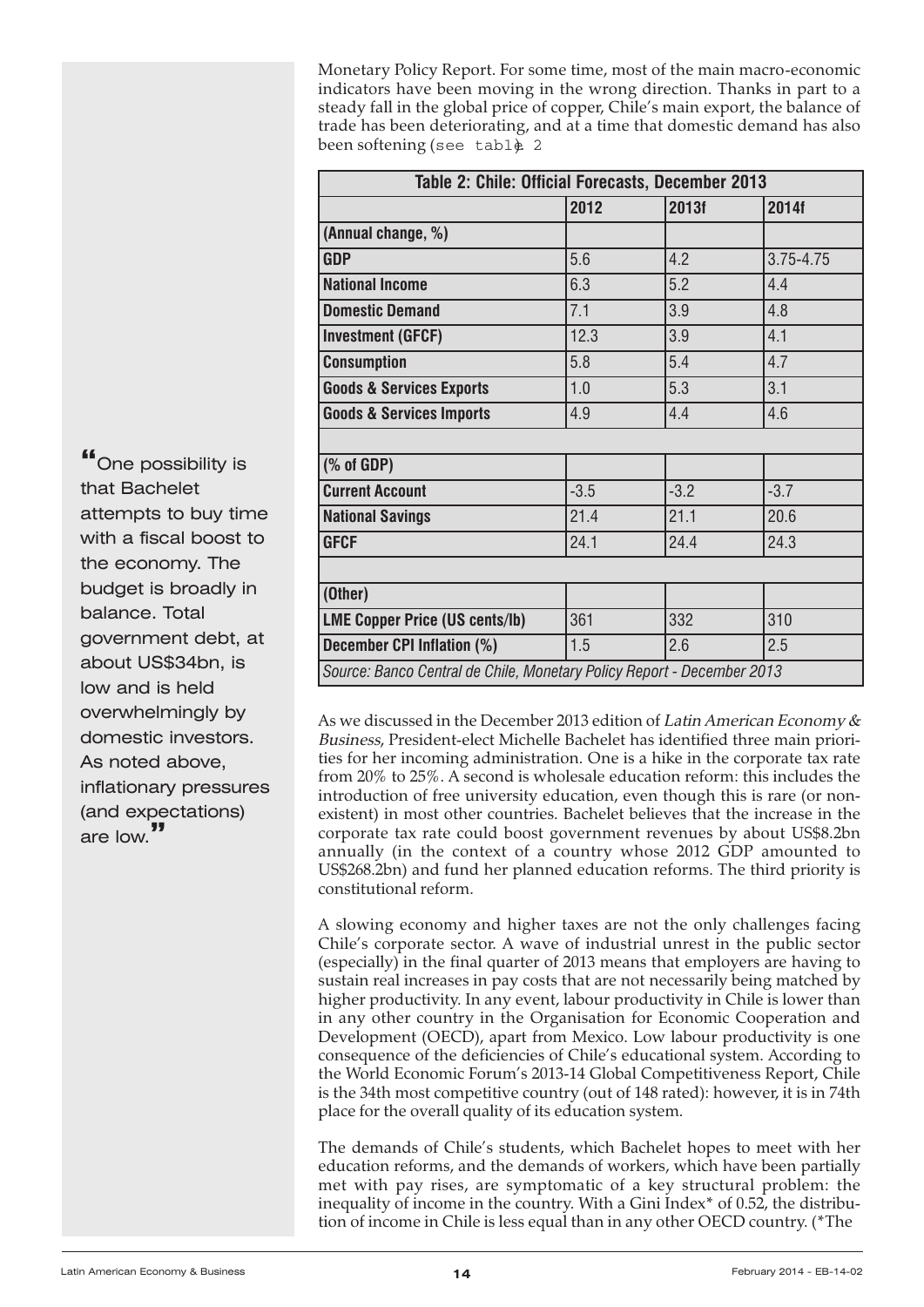## <span id="page-14-0"></span>**Banco do Brasil**

In spite of a poor final quarter, the stateowned Banco do Brasil, the country's largest lender, reported a record net profit of R\$15.75bn (US\$6.5bn) in 2013, up 29.5% higher on 2012 (and just above Itaú's R\$15.69bn profit for the year). The bank's results mean that its profits for last year are the highest ever recorded by a Brazilian bank. In December 2013 Banco do Brasil's volume of assets reached R\$1.30bn (US\$536m); an annual growth rate of 13.5% and up 3.5% on the previous quarter, thanks mainly to the expansion of its loan book. The bank's loan portfolio reached R\$692m in late December, an annual increase of 19.3%. The strongest growth area was in property. The bank's default rate, which measures the percentage of debts payable over three months in arrears, fell from 2.06% at the end of 2012 to 1.98% in December. Banco do Brasil is controlled by the government, but some of its shares are traded on the São Paulo stock exchange.

Gini Index measures the extent to which the distribution of income or consumption expenditure among individuals or households within an economy deviates from a perfectly equal distribution, with 0 representing perfect equality and 1 representing perfect inequality). Meanwhile, expectations have been boosted by the steady economic growth – the result of years of good governance and, prior to 2013, high or rising copper prices.

For now, there is a policy-making hiatus until the new administration is inaugurated on 11 March. Thereafter, Bachelet will have to try to fulfil the expectations of workers and (especially) students at a time that the economy is clearly weaker than it was on 15 December, when she won the second round presidential run-off vote in a landslide. One challenge for the new government arises from the fact that it will likely take years for new education reforms to be seen to be beneficial. Another arises from the possibility that higher corporate tax rates may have an adverse impact on jobs. As of December 2013, the official unemployment rate was 5.70%, on BCC data.

One possibility is that Bachelet attempts to buy time with a fiscal boost to the economy. The budget is broadly in balance. Total government debt, at about US\$34bn, is low and is held overwhelmingly by domestic investors. As noted above, inflationary pressures (and expectations) are low. An increase in public sector consumption or investment would underpin overall economic growth until Chile begins to derive benefit from the clear recovery in the US and other developed economies. It could well be that economic conditions in Chile are much more conducive to the reforms that Bachelet envisages towards the end of her four year term. In the meantime, she will have to work assiduously to manage the (high) expectations of various sectors.

## **BRAZIL**

## **World Cup 2014: are the worries justified?**

**With the Fifa 2014 World Cup now just four months away (kick-off is on 12 June), in business and political terms it is still not clear if the event will be a 'net positive' or a 'net negative'forthe administration led by President Dilma Rousseff. Here we look at some of the arguments raging around the rights and wrongs of hosting one of the world's top sporting events for a month.**

The World Cup is about lots of things including money, television rights and football: but for the government led by Dilma Rousseff perhaps one single issue stands out above all others: it is about Brazil's image on the global stage. Ever since the country won the right to host the 2014 World Cup back in 2007 – seven years ago – it has been clear that the whole event has been envisaged as an opportunity to put the country on the map, both as an emerging economic power and as a key business, investment and tourism destination. The decision to distribute the competition between 12 stadiums in 12 separate cities was part of this approach, to give visitors and the TV cameras a taste of the diversity of Brazil's vast geography and different cultures.

Measured purely in terms of global marketing impact, to date the World Cup has had mixed results, at best, for the government in Brasília. The key negative was the outbreak of major anti-government protests in June 2013, with complaints about the World Cup spend featuring large. These protests have continued at reduced intensity since then, but with general elections due on the heels of the World Cup (in early October), things are starting to rumble again.

The diverse protest movement has made a point of contrasting the government's big spend on building World Cup stadiums and other facilities (which are meant also for the 2016 Summer Olympics in Rio de Janeiro) with its poor performance in delivering health, education and public transport services.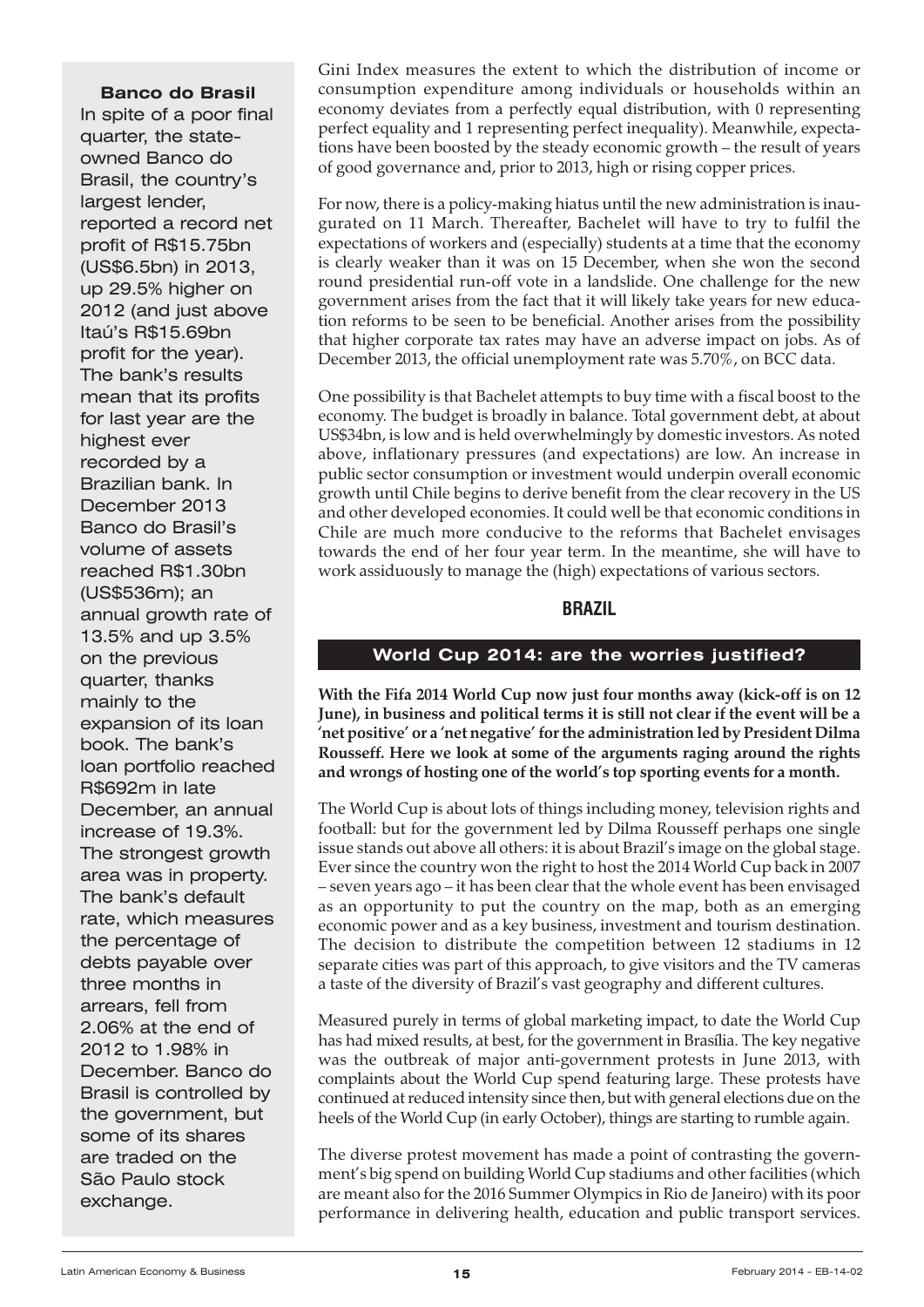This is a message that has been widely broadcast and it has dominated international press coverage of the run-up to the competition.

It is not unusual for major sporting events to be preceded by bad publicity (there were riots in London a year before the 2012 Olympics; the 2014 Sochi Winter Olympics were also preceded by criticism of Vladimir Putin's Russia over corruption and human rights issues). It is still possible that a dazzling and successful football championship will figuratively wipe the slate clean, more than offsetting the earlier bad press and making the whole enterprise worthwhile for Dilma Rousseff's administration. But it remains to be seen whether that will actually happen.

For one, the organisation and planning of the event has prompted serious questions. Andrew Zimbalist, an economics professor at Smith College in the US, has noted that "the obstacles are severe: they include labour shortages, bureaucratic encumbrances, political corruption, legal entrapments, insufficient funds, incompetence and inadequate infrastructure."

Fifa, the world football federation, required all stadium construction work to be completed by the end of 2013: only six of the 12 stadiums were in fact ready by that date, and the organisers are still scrambling to finish the work. Curitiba's Arena da Baixada stadium was a source of particular concern, and risks being dropped from the competition entirely. There was also a dispute over the funding of temporary facilities at the Beira-Rio stadium in Porto Alegre. Following a number of fatal accidents on stadium construction sites (particularly in Manaus), there has also been criticism of health and safety standards. Fifa's president, Sepp Blatter, went on record earlier this year as saying: "No country has been so far behind in preparation since I have been at Fifa".

There are also severe delays in construction projects for roads, airports and hotels. According to government report in November 2013, 22% of 148 World Cup-related energy projects were running behind schedule; there are still worries about the national grid's capacity to handle a surge in electricity demand during the competition. Given the protests and concerns over security, the government has created a new 10,000-strong special riot police squad.

It has become evident that an intended by-product of World Cup preparations – an improvement in public transport and airport infrastructure – has suffered serious delays. Some projects planned for 2014 will now only be ready for the Rio Olympics in 2016. New metro lines in Salvador and São Paulo, airport upgrades in Salvador and Natal, and tramways in Brasília and Cuiabá, all face potential delays. The proposed bullet train service linking Rio and São Paulo has effectively been shelved and will not be ready for 2016. Inevitably, costs have escalated. A total of BRL25.6bn (US\$10.6bn) has been earmarked for the World Cup – intended as a combination of public and private investment. Anecdotal evidence suggests that the government's share of that total is rising (to around 80%, according to some estimates), and there are serious cost overruns in the works.

Some members of the business community already consider the World Cup an expensive distraction in a difficult year. A joke 2014 calendar circulating on social media sites suggests that because of summer holidays in January-February, a late Carnival (due in March this year), public holidays in April, the World Cup in June and July, the general elections in October and summer holidays starting again in December, there will only be around three months' worth of work done in Brazil this year (August, September, and November).

However, to put things in context, it is worth remembering the importance of football as a national sport in Brazil, along with the view taken by many that the successful 2010 World Cup in South Africa did indeed attract more tourism and investment to that country. In a Datafolha survey published in

#### **Forecasts deteriorate**

The consensus forecast on real annual GDP growth in 2014 fell to 1.67% in the 21 February Focus Report compiled by the central bank, down from 1.91% four weeks previously. The end-year benchmark Selic rate was forecast at 11.25%, with year-end inflation of 6.0%. The current account deficit was forecast US\$75bn.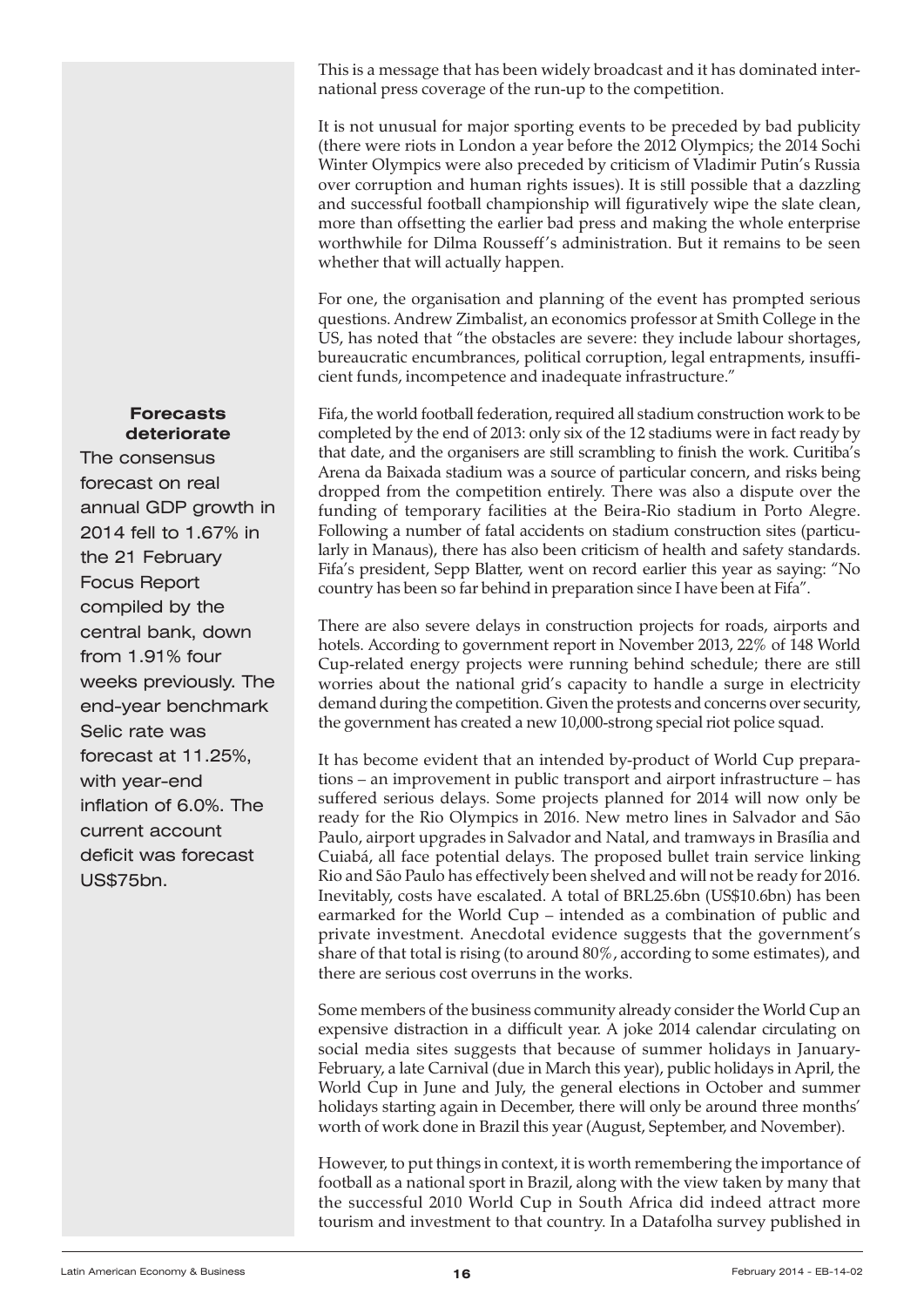<span id="page-16-0"></span>October 2013 63% of Brazilians supported the World Cup, significantly ahead of President Rousseff's approval rating of 41% at that time.

And while Rousseff's image has suffered as a result of controversies over the handling of the World Cup, she remains the front-runner in the presidential race. David Sonter, head of the Brazil group at international lawyers Freshfields, Bruckhaus and Deringer, is optimistic: "If Brazil does win the World Cup, the resulting energy and enthusiasm will mean 2015 will be a cracking year for business."

## **BRAZIL**

#### **The spectre of recession?**

**Retail sales fell in December for the first time in nine months, resulting in a full year result of 4.3%, the weakest in a decade (in 2003 the sector rose 3.67%) according to latest data from the national statistics institute (Ibge). Sales unexpectedly fell 0.2% month-on-month (in volume terms) ahead of the Christmas season, though they were still up 4.0% in volume terms over the previous December. The IBC-Br economic activity index compiled by the central bank also fell sharply in December, raising the possibility that Brazil was in recession in late 2013.**

Brazilians have lost their lust for shopping amid slowing job growth, rising interest rates and the impact of higher inflation on their take-home pay. Consumer confidence in January fell to its weakest level since mid-2009, according to the main ICC index compiled by the Fundação Getulio Vargas (FGV). The FGV polls 2,000 families in the seven main cities for the ICC, which measures the willingness of families to make purchases of a basket of consumer goods and gauges expectations about employment, income and economic opportunities. The index ranges from 1-200, with 100 considered an indicator of neutral sentiment. It ended January 2014 at 108.9 points, down from 112.5 in December. That was the lowest since June 2009, when it dipped to 108.7 points in the midst of the global economic crisis. A wider Ibge retail sales index including the automotive and construction sectors fell 1.5% month-on-month in December after car sales dropped sharply (3.4%). That index rose 3.6% overall in 2013.

Critics of the government of President Dilma Rousseff say that its policy focus on tax breaks aimed at stimulating consumption have run out of mileage. The government argues that these polices were only ever intended as temporary measures to prop up growth during the crisis and that its new focus is on investment-promotion polices so as to facilitate private sector-led domestic economic output over the medium term.

The IBC-Br economic activity index fell 1.35% in December over November, in seasonally adjusted terms. The IBC-Br, a GDP proxy, rose 2.57% in calendar 2013 as a whole, however, it fell for two straight quarters in the third and fourth quarters (-0.21% and -0.17% respectively), which amounts to a technical recession. The broader official GDP data compiled by the national statistics institute (Ibge) is due out on 27 February. Real GDP contracted 0.5% in the third quarter of 2013, on the Ibge measure.

#### **Primary surplus target cut to measure**

On 20 February Brazil's treasury, led by the externally-discredited finance minister Guido Mantega, announced a cut in the official primary surplus target to 1.9% of GDP for 2014, from 2.3% previously. The government said it would freeze R\$44bn (US\$18.44bn) in public spending to meet the primary surplus target, up from R\$38bn last year. "Our projections are attainable and realistic and conservative, so we should

**"**Critics of the government of President Dilma Rousseff say that its policy focus on tax breaks aimed at stimulating consumption have run out of mileage. The government argues that these polices were only ever intended as temporary measures to prop up growth during the crisis and that its new focus is on investmentpromotion polices so as to facilitate private sector-led domestic economic output over the medium term.**"**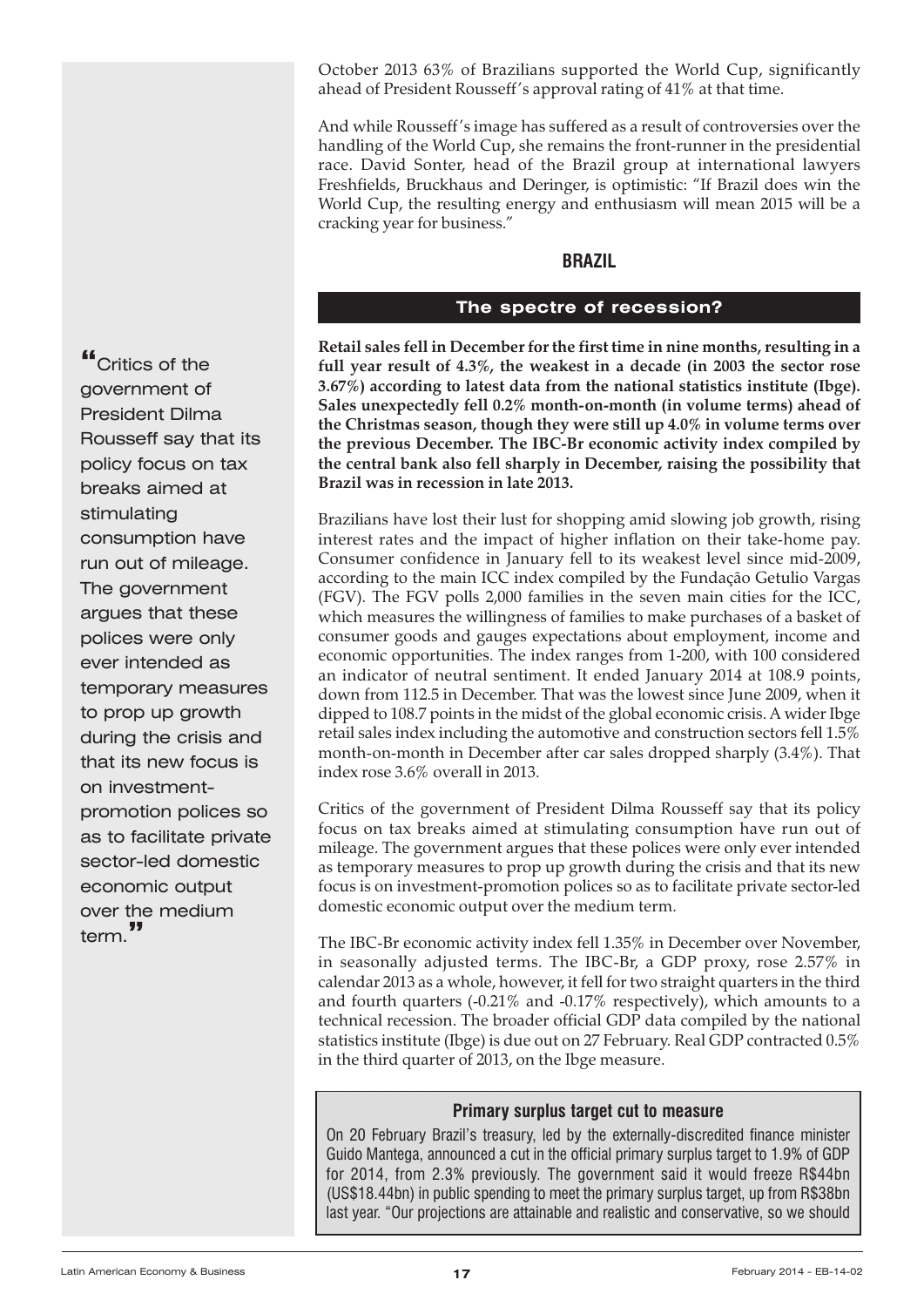**"**Announcing the latest investment, Pedro Padierna, president of PepsiCo Mexico, stated: "Mexico is an important market for PepsiCo and we believe there is a tremendous opportunity for growth and expansion throughout the country. This investment reflects our confidence in Mexico's future".**"**

<span id="page-17-0"></span>deliver this result in December," Mantega stated at a press conference. The latest projection is based on real GDP growth of 2.5% year-on-year in 2014 (down from a previous forecast of 3.8%), with inflation of 5.3% (down from 5.8% previously).

Markets welcomed the 'reality check' and the Real rose 1% in response to close the day at R\$2.37/US\$, its strongest level since 21 January. Yet fiscal analysts remain slightly sceptical as to whether the government will be able to deliver on its promise ahead of President Dilma Rousseff's bid for re-election in October. Steadily shrinking primary surpluses mean that the overall budget deficit hit a three-year high of 3.2% of GDP in 2013, up from 2.48% in 2012.

## **MEXICO**

## **Pepsi not put off by soft drinks tax**

**Since 1 January 2014, soft drinks have become more expensive in Mexico. As part of fiscal reforms introduced by the government led by President Enrique Peña Nieto, and reflecting health concerns over the spread of diabetes in the country, a one-peso tax has been added to the retail price of soft drinks (equivalent to a duty of around 12%), while an 8% tax is being applied to high-calorie processed foods such as potato chips, chocolate and ice cream. Major bottling companies opposed the soft drinks tax, but this did not stop PepsiCo from announcing, at the end of January, a major new US\$5.0bn investment programme in Mexico, which is expected to create 4,000 new jobs.**

PepsiCo likes Mexico, and it is not too hard to see why. The country has the highest per capita consumption of carbonated drinks in the world (last calculated at 163 litres per head per annum). Although PepsiCo's traditional rival, Coca-Cola, has a giant 71% market share of the Mexican soft drink sector, PepsiCo's smaller 14% is still an important source of sales. PepsiCo's Frito Lay division also has a big share of the local snack market through brands such as Doritos, Cheetos and Sabritas.

Sabritas has an 80% share of Mexico's salty snack market. In fact, Mexico was the company's number three source of global revenue in 2012, after the US and Russia. It generated US\$4.0bn, or 6% of global PepsiCo sales. The company's Latin American Foods (LAF) division has outstripped all others in terms of annual growth rates. Announcing the latest investment, Pedro Padierna, president of PepsiCo Mexico, stated: "Mexico is an important market for PepsiCo and we believe there is a tremendous opportunity for growth and expansion throughout the country. This investment reflects our confidence in Mexico's future".

Company executives also said that they expect Mexico's middle classes to expand, pushing up consumptions of soft drink and snacks. Significantly, the new investment will not just go into increased food and beverage production, but also into locally-based research and development, through, among other things, the creation of a 'Global Baking Category Innovation Centre' to be based in Monterrey. In the end, the higher taxes do not seem to have been a big deterrent. According to Marisol Huerta, an analyst at Grupo Financiero Banorte SAB, PepsiCo still sees strong sales: "the consumer will feel it, but will most probably absorb it," she concluded.

Others have also seen the opportunity. Coca-Cola itself earlier announced a US\$5.0bn investment programme, while the Switzerland-based Nestlé is investing US\$1.0bn over the next five years to build new factories including an infant nutrition production plant at Ocotlán and a pet food plant in Silao.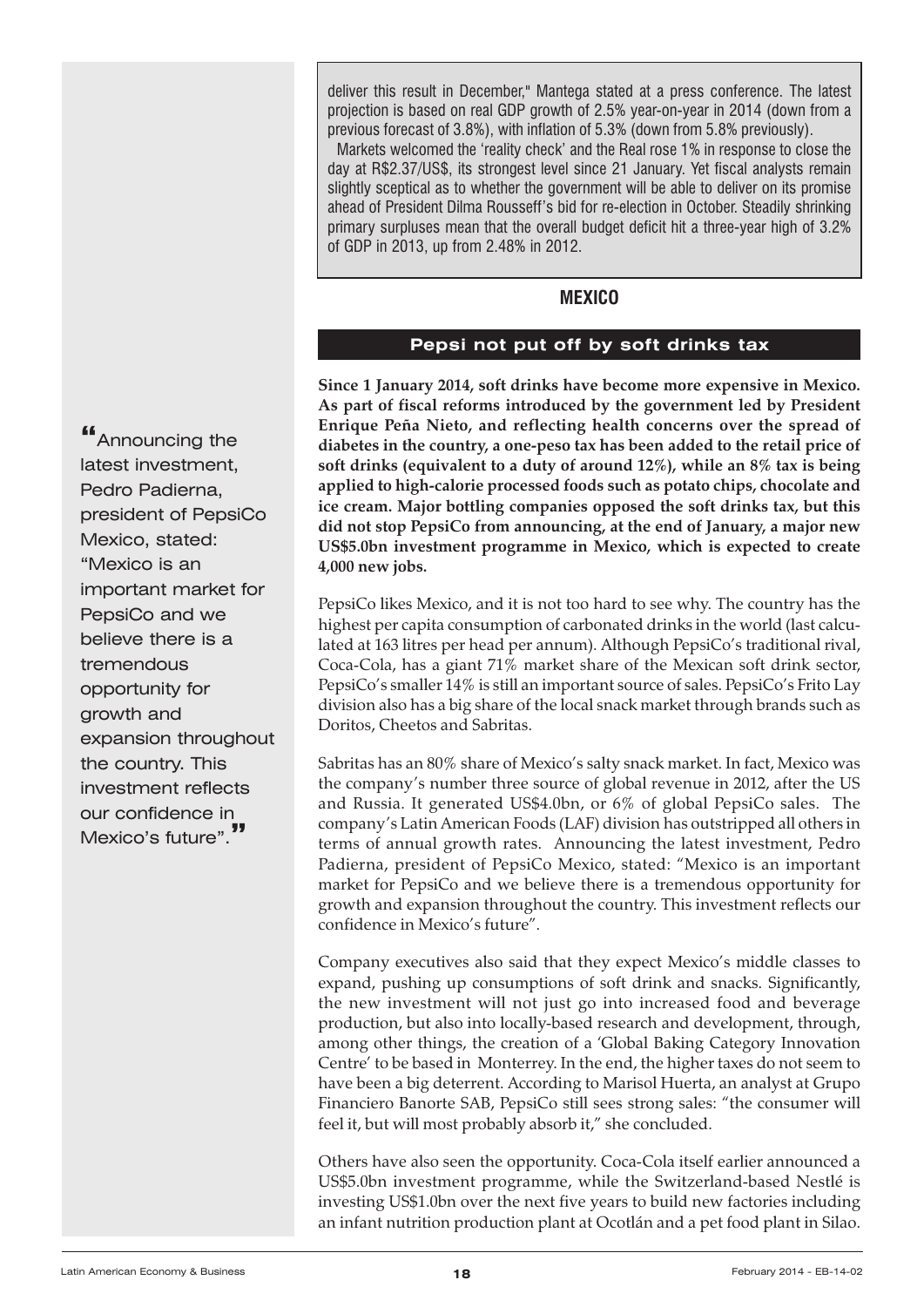## **PUERTO RICO**

## **Old problems, new investors…**

<span id="page-18-0"></span>**The downgrading of Puerto Rico's sovereign rating to below investment grade by the three major agencies merely confirms the perceptions of market investors. A financial crisis is not imminent, just as it wasn't in October last year, when there was widespread comment in the mainstream media about the government's financial problems. In essence, the government's funding costs have risen – and it is increasingly being supported by High Yield,rather than US Municipal Bond investors. The main problem remains stagnation in an economy that has enjoyed only one year of growth since 2006.**

In the first half of February 2014 the three major ratings agencies – Standard & Poor's (S&P), Moody's Investor Service and Fitch Ratings – all downgraded the general obligations (GOs) of the government of Puerto Rico, and related securities, to below investment grade. In some cases, securities were downgraded by two notches.

The box below summarises how the agencies explained their decisions. The financial position of the government of Puerto Rico has been deteriorating for some time, principally because of the general stagnation of the economy since 2006. The latest data in this respect is uninspiring: the Economic Activity Index (EAI) published by the Government Development Bank for Puerto Rico (GDB) fell by 1% month-on-month and 5.2% year-on year in December 2013. Further, the government has less access than previously to funding from the GDB. This is at a time that its ability to raise money by issuing bonds has been reduced – thanks in part to the assessments of the agencies themselves.

Puerto Rico is an unincorporated US territory. Accordingly, the government and its agencies could readily sell bonds into the US\$3.7trn US municipal bond market, not least because their interest payments were exempt from federal, state and local taxes. In mid-October 2013, there was widespread commentary about the government's financial problems. This was partly because the GOs had fallen in price by around a fifth since the beginning of 2013, and were trading on yields normally associated with High Yield (i.e. sub-investment grade, or junk) bonds. This meant that they had grossly underperformed other municipal bonds. It was also also because of the publicity surrounding the mid-July filing for Chapter 9 bankruptcy by the City of Detroit. For its part, the government published a comprehensive 'Update on Fiscal and Economic Progress' on 15 October.

In the October 2013 edition of Latin American Economy & Business, we argued that a financial crisis was not, in fact, imminent. This was partly because the outstanding debt of the government and its agencies, which amounted to around US\$70bn, was manageable in relation to public sector budgets of around US\$29bn annually, if high relative to GDP of around US\$100bn. It was partly because the government and its agencies did not have to access to capital markets for the remainder of the fiscal year to the end of June. In any event, the government could borrow from the GDB. At the time, the GDB had about US\$2.8bn in liquid and high quality securities (e.g. US treasury bonds, agencies, and mortgage-backed securities). In theory, the GDB's balance sheet could also have been boosted by the transfer of public sector deposits with private sector banks, and by other measures.

As the agencies have indicated, there have been a number of positive developments in the recent past. The administration of Governor Alejandro García Padilla has undertaken necessary reforms of the pension systems for

**"**The financial position of the government of Puerto Rico has been deteriorating for some time, principally because of the general stagnation of the economy since 2006. The latest data in this respect is uninspiring: the Economic Activity Index (EAI) published by the Government Development Bank for Puerto Rico (GDB) fell by 1% month-onmonth and 5.2% year-on year in December 2013.**"**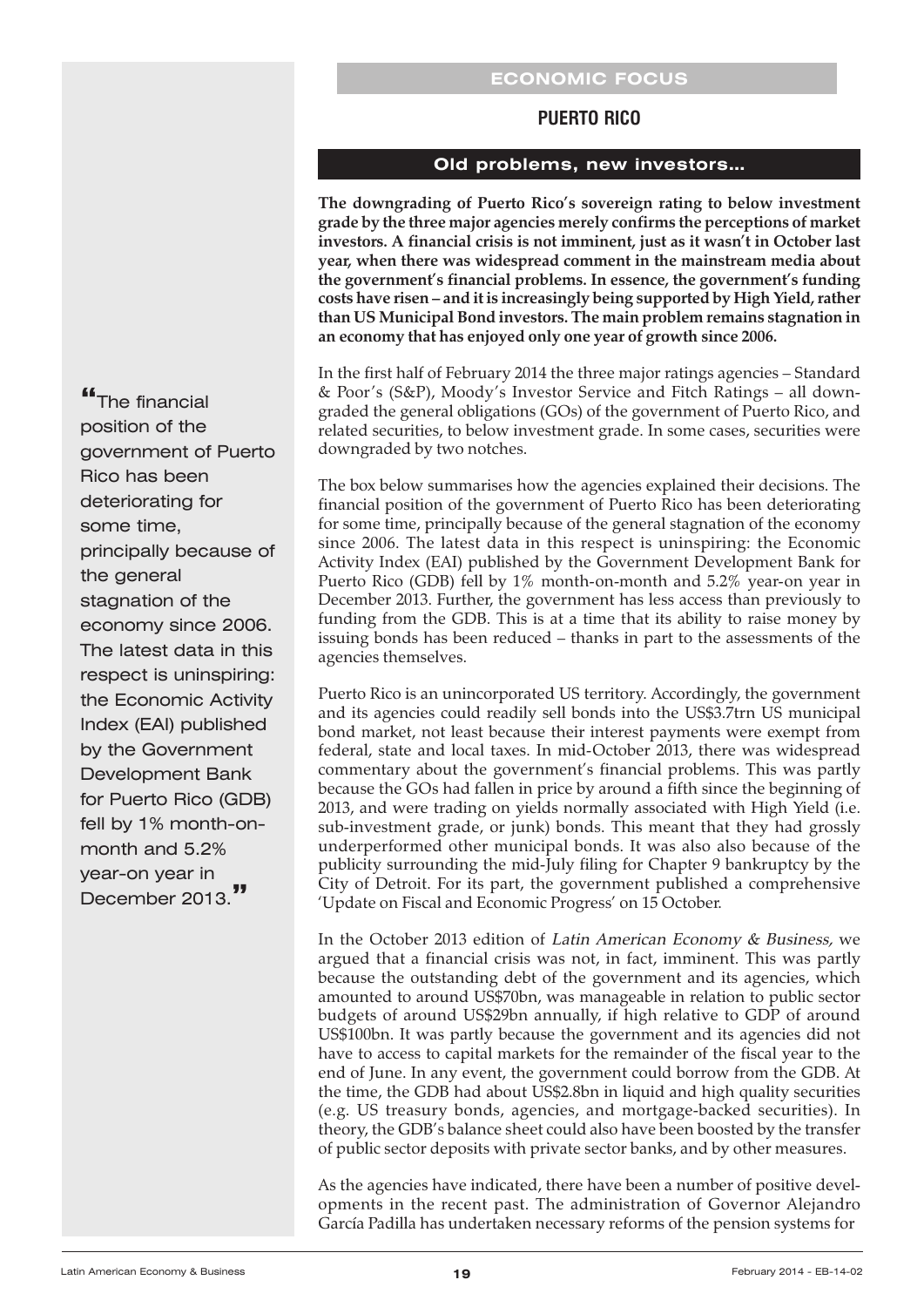public servants and teachers (and in face of industrial action by the latter). The administration has increased the Sales and Use Tax (SUT) from 2.75% to 3.50%. As highlighted by S&P, the "administration [has] just announced an intention … to reduce the current year deficit and to introduce a balanced budget in April for fiscal 2015, which would be the first balanced budget in many years". Crucially, the US economy has continued to strengthen.

In the meantime, the fall in the price of the GOs (and other related bonds) through the first three quarters of 2013 indicates that investors, collectively, have made allowances for the risks and problems. On 12 February 2014, Fitch noted that, over the last seven months of 2013, single-state municipal bond mutual funds had reduced their average exposure to Puerto Rico securities from 4.7% to 1.5%. Municipal Bond funds investing across the US had cut their exposures from 2.0% to 0.8%. Fitch thinks that the municipal bond funds that had retained exposure to Puerto Rico securities had tended to reduce their exposure by selling bonds of COFINA – an agency of the GDB through which SUT revenues are channelled: this was because the COFINA bonds were more highly rated than the GOs and losses realised on sales would have been less.

Fitch suggests that the enactment of the 2013 Puerto Rico Investment Company Act (PRICA) could result in further sales of GOs and other government-related securities by Puerto Rico-based mutual funds, which had assets under management (AUM) of over US\$11bn at the end of last year. "Mutual funds operating out of Puerto Rico currently invest almost exclusively in Puerto Rico municipal debt. If they adopt the new PRICA, they would be allowed to diversify their portfolios outside of the Commonwealth or into local corporate exposures. Selling municipal bonds could further stress prices of the island's debt."

In practice, though, the prices of GOs and other government-related bonds have not been adversely affected by the downgrades. On February 12, Fitch noted that the price of GO pension funding bonds maturing in 2016 had bounced by around 14% from lows in the first week of the month. The price of COFINA SUT bonds had recovered by about 9% from lows in December 2013.

In essence, the latest announcements from the ratings agencies confirm changes that have already taken place. The government's funding costs have increased. Whereas previously, it was being financed by municipal bond investors, it is now reliant significantly on High Yield bond investors. Although some of the metrics are alarming (such as the US\$37bn unfunded actuarial liability in the public servants', teachers' and judicial pension schemes identified by S&P), a financial crisis does not appear to be imminent. In the short-term, the government's planned issue of bonds to refinance GDB borrowings will provide a useful indicator of the views of investors. Over the medium-to-long term (i.e. six to twelve months), the key factor will be the growth trajectory of the US economy. If the recovery is faster than generally expected, perceptions of the GOs of the government of Puerto Rico (and related securities) could improve significantly.

## **Ratings agencies' comments**

'The downgrades follow our evaluation of liquidity for the Commonwealth, including what we believe is a reduced capacity to access liquidity from the Government Development Bank (GDB) of Puerto Rico. In a related action, we downgraded the GDB to BB, and the rating remains on CreditWatch with negative implications. We also believe that the Commonwealth's access to liquidity either through GDB or other means will remain constrained in the medium term, even in the event of a potential issuance of debt planned next month. We believe that these liquidity constraints do not warrant an investment grade rating. … That the rating is not lower is due to the

"In the end, the higher taxes do not seem to have been a big deterrent. According to Marisol Huerta, an analyst at Grupo Financiero Banorte SAB, PepsiCo still sees strong sales: "the consumer will feel it, but will most probably absorb it," she concluded."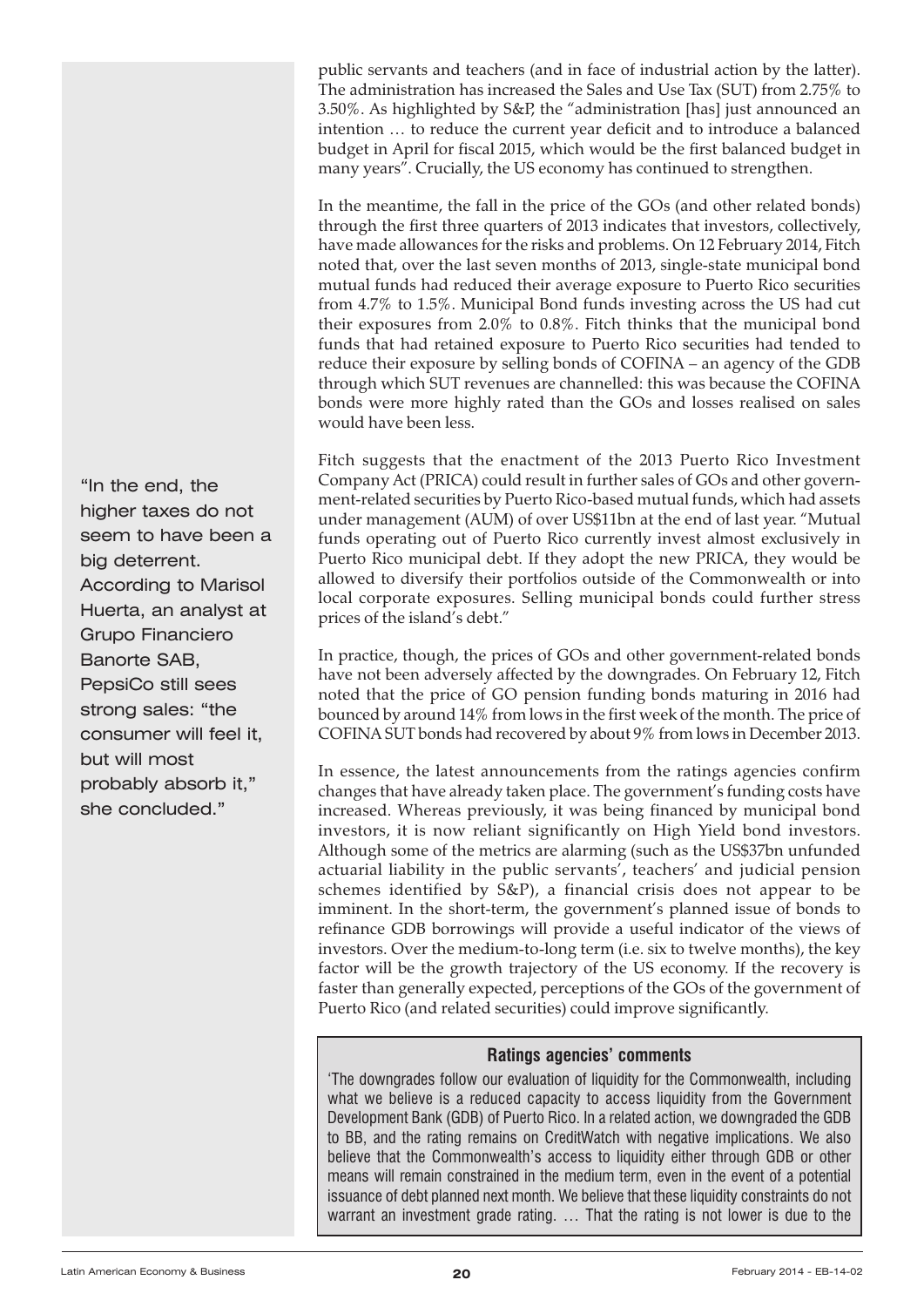<span id="page-20-0"></span>progress the current administration has made in reducing operating deficits, and what we view as recent success with reform of the public employee and teacher pension systems, which had been elusive in recent years. We view the reform as significant and could contribute to a sustainable path to fiscal stability.' *Standard & Poor's, 4 February 2014*.

'The problems that confront the Commonwealth are many years in the making, and include years of deficit financing, pension underfunding and budgetary imbalance, along with seven years of economic recession. These factors have now put the Commonwealth in a position where its debt load and fixed costs are high, its liquidity is narrow and its market access has become constrained. In the face of these problems, the administration has taken strong and aggressive actions to control spending, reform the retirement systems, reduce debt issuance and promote economic development. Despite these accomplishments, however, in our view the Commonwealth's credit profile is no longer consistent with investment grade characteristics. While some economic indicators point to a preliminary stabilisation, we do not see evidence of economic growth sufficient to reverse the Commonwealth's negative financial trends.' *Moody's Investors Service, 7 February 2014*.

'Fitch placed the general obligation (GO) and related ratings on Negative Watch in November 2013, citing the challenge facing the Commonwealth in maintaining financial flexibility in light of the deterioration in capital markets access. Recent downgrades have triggered new liquidity requirements and lowered expectations for the market available for the Commonwealth's finances or economy since November. In the context of other credit challenges related to a weak economy and elevated liability levels, Fitch believes that these additional hurdles preclude … an investment grade credit profile. … Fitch believes that the ultimate success of efforts to put the Commonwealth's finances on a sustainable path will be dictated by the performance of the economy.' *Fitch Ratings, 11 February 2014*.

## **BARBADOS**

## **A tough position, but not an impossible one**

**The International Monetary Fund (IMF)'s latest Article IV Consultation with the government of Barbados has highlighted the challenges that the island government faces. After years of economic stagnation and soaring public debt, the Bridgetown government needs to promote growth and put its finances on a stable footing, within the constraints of a fixed exchange rate regime. Fortunately, Barbados' reasonably competitive US\$4.0bn economy is one in which relatively few new investments could have a positive impact – especially as the UK and US economies are recovering.**

Data published on 12 February by the IMF do not show Barbados in a good light. Thanks mainly to the weakness of the economies of its main trading partners (the UK, the US and other Caribbean countries); the local economy has stagnated for the last five years. Low inflation in the past two years has gone hand-in-hand with a contraction in bank lending to the private sector, with both financial institutions and their customers remaining cautious. The government's fiscal deficit has been rising, and stood at a little over 7% of GDP in 2013. Since 2010, the ratio of outstanding government debt to GDP has risen from about 70% to over 90%: the figures are even more alarming if one includes government debt held in the investment portfolio of the National Insurance Scheme (NIS – the island's social security system). The current account deficit has been running at around 10% of GDP – although inwards Foreign Direct Investment (FDI) has been sufficient to cover this. International reserves have been falling, in part because the central bank has been monetising some of the government's spending, and now cover about three months of imports. The major ratings agencies downgraded the Barbados government to below investment grade in 2012 (see table 1).

**"**Data published on 12 February by the IMF do not show Barbados in a good light. Thanks mainly to the weakness of the economies of its main trading partners (the UK, the US and other Caribbean countries); the local economy has stagnated for the last five years.**"**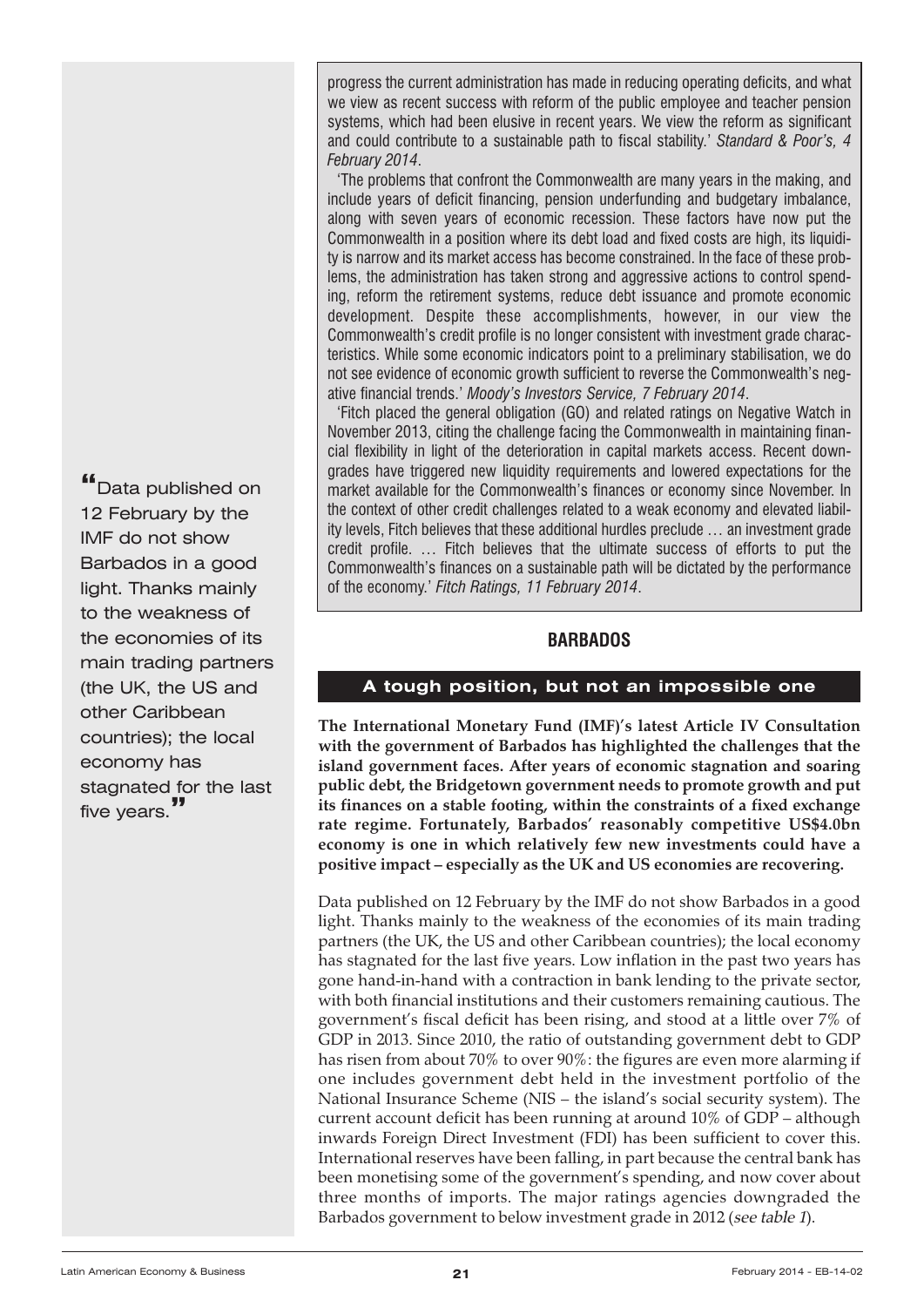| <b>Table 1: Barbados: Selected Economic Indicators</b>              |        |         |         |         |        |
|---------------------------------------------------------------------|--------|---------|---------|---------|--------|
| <b>Fiscal year to 31 March</b>                                      | 2011   | 2012    | 2013    | 2014    | 2015   |
| Annual Change %                                                     |        |         |         |         |        |
| <b>Real GDP</b>                                                     | 0.2    | 0.8     | 0.0     | $-1.7$  | $-1.2$ |
| <b>CPI Inflation (Ave.)</b>                                         | 5.8    | 9.4     | 4.5     | 2.3     | 2.0    |
| <b>Exports (Goods &amp; Services)</b>                               | 7.9    | 6.7     | $-6.6$  | $-3.1$  | 2.5    |
| <b>Imports (Goods &amp; Services)</b>                               | 9.5    | 2.6     | $-7.8$  | $-0.8$  | $-4.0$ |
| <b>Broad money</b>                                                  | 3.9    | $-2.9$  | 6.3     | 1.2     | 1.7    |
| <b>Private sector credit</b>                                        | 1.5    | 2.7     | 10.5    | $-2.5$  | $-2.8$ |
| Percentage of GDP %                                                 |        |         |         |         |        |
| <b>Central government revenues etc</b>                              | 25.8   | 29.4    | 27.6    | 23.9    | 24.9   |
| <b>Central government spending</b>                                  | 34.6   | 33.9    | 35.6    | 33.5    | 29.5   |
| <b>Interest on debt</b>                                             | 5.7    | 6.1     | 6.6     | 7.3     | 7.5    |
| <b>Balance</b>                                                      | $-8.8$ | $-4.4$  | $-8.0$  | 9.6     | $-4.9$ |
| Gross government debt <sup>1</sup>                                  | 70.3   | 78.0    | 85.8    | 92.0    | 94.7   |
| Gross government debt <sup>2</sup>                                  | 96.7   | 106.1   | 118.2   | 126.4   | 129.8  |
| <b>Current Account</b>                                              | $-5.8$ | $-11.4$ | $-10.1$ | $-11.4$ | $-7.8$ |
| <b>Overall External Balance</b>                                     | $-0.6$ | $-0.1$  | 0.3     | $-3.9$  | $-1.3$ |
| <b>Memo: L/T Private Flows</b>                                      | 4.9    |         | 7.7     | 1.8     | 8.0    |
| <b>US\$mn</b>                                                       |        |         |         |         |        |
| <b>Net International Reserves</b>                                   | 718    | 712     | 729     | 563     | 509    |
| <b>Nominal GDP</b>                                                  | 4,434  | 4,369   | 4,225   | 4,284   | 4,316  |
| <sup>1</sup> Excludes bonds held by National Insurance Scheme (NIS) |        |         |         |         |        |
| <sup>2</sup> Includes bonds held by NIS                             |        |         |         |         |        |
| Source: IMF, Press Release 14/51, 12 February 2014.                 |        |         |         |         |        |

As the IMF highlighted, the government has not been sitting by idly. In the second half of 2013, the government announced a 13% reduction in the number of civil servants, "further downsizing by attrition, wage cuts for elected and appointed officials, and a two year nominal wage freeze". The IMF thinks that these measures could reduce the fiscal deficit to 4.9% of GDP. This should enable the debt-to-GDP ratio to stabilise from 2015/2016 and to decline slowly thereafter. For its part, the IMF believes that the government can also take steps to boost revenues, "by broadening the tax base, reducing tax exemptions and improving tax and customs administration". The IMF also sees potential for improvement in the performance and oversight of the main public enterprises (PEs), many of which have not reported on their results to the finance ministry for several years.

All parties are committed to maintenance of the currency peg, which fixes the Barbados dollar to the US dollar at a rate of 2:1. One implication of this is that the IMF has argued that the central bank should stop financing the government and allow interest rates to rise in order "to reflect a credible risk premium". In essence, maintenance of the peg should be, and be seen to be, the paramount aim of monetary policy conducted by an independent institution. The other implication is that Barbados' economy could adjust to the current imbalances through falls in prices and wages – an internal devaluation. In the early 1990s, the government undertook a fiscal adjustment equivalent to 7% of GDP in one year, along with real wage cuts and other adjustments over a period of years. This had the desired effect – and the government sustained primary surpluses of 2%-4% of GDP for about a decade. However, the IMF notes that this approach would be much riskier now, given that growth is slower and the mountain of public debt much larger.

**"**The IMF identified <sup>a</sup> number of risks that "would aggravate vulnerabilities and could trigger a disorderly adjustment process." These risks include delays to implementation of the government's proposed fiscal adjustments. However, most of the risks emanate from outside Barbados. Volatility in global financial markets could hamper the government's access to funds. The maturity profile of the government's outstanding debt means that its total financing requirement is expected to rise from 39% of GDP in 2013/14 to 50% of GDP in 2018/19.**"**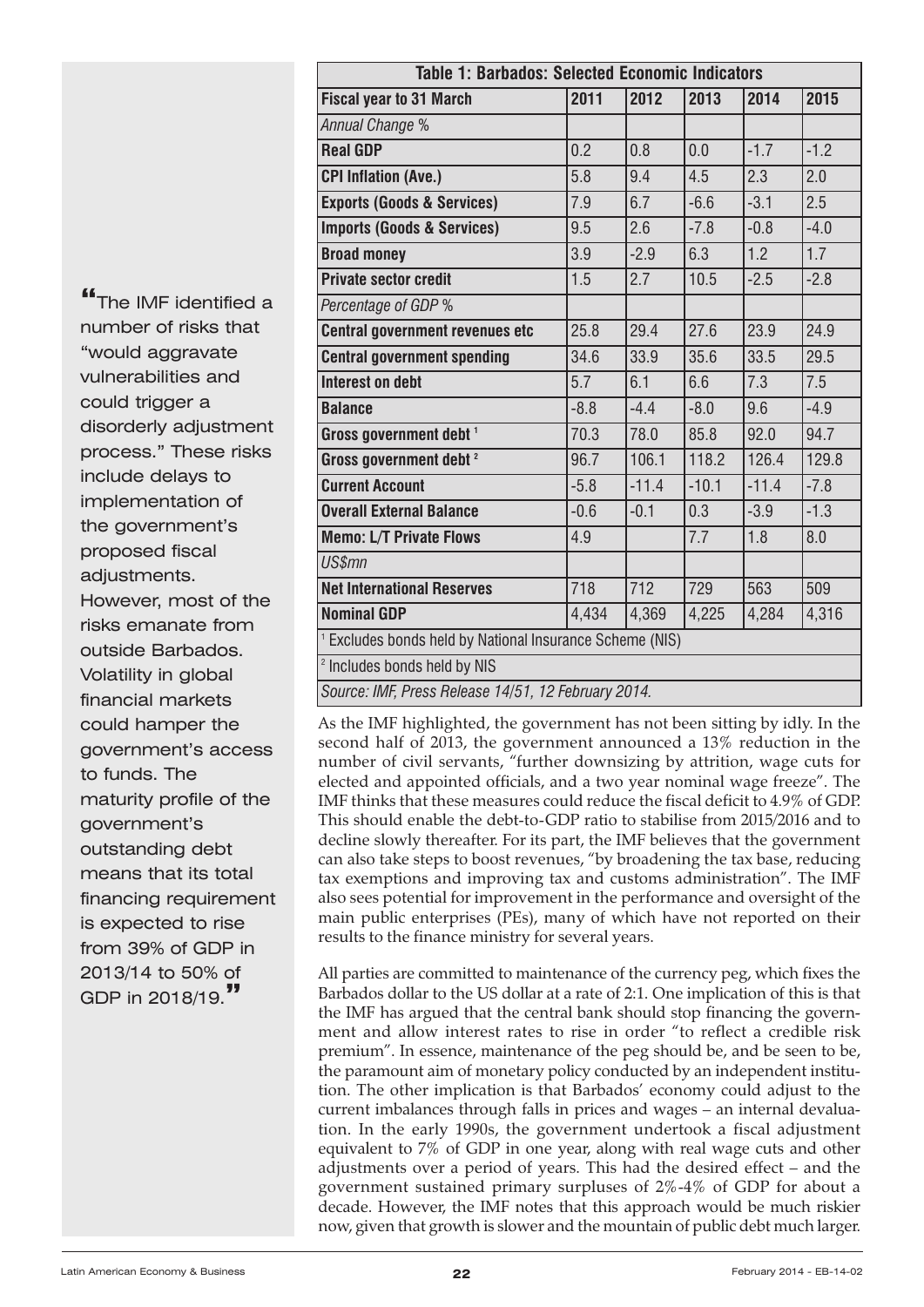In its Article IV consultation, the IMF identified a number of risks that "would aggravate vulnerabilities and could trigger a disorderly adjustment process." These risks include delays to implementation of the government's proposed fiscal adjustments. However, most of the risks emanate from outside Barbados. Volatility in global financial markets could hamper the government's access to funds. The maturity profile of the government's outstanding debt means that its total financing requirement is expected to rise from 39% of GDP in 2013/14 to 50% of GDP in 2018/19. Tourism receipts are vulnerable to future weakness in key markets. A fiscal shock in the US or a shock in the UK or Trinidad & Tobago – the country's three biggest trade partners – would also hurt.

However, we would highlight a number of positives. Although Barbados has been losing market share to other tourist destinations, its upmarket 'brand' is reasonably well established. According to the World Economic Forum's latest (2013-2014) Global Competitiveness Report, Barbados is the 47th most competitive economy of the 148 surveyed, and compares favourably with similar economies except in terms of its macroeconomic environment and the absolute size of the market. Although the country's international business/ offshore finance sector is smaller than others in the region (e.g. Bermuda and the Cayman Islands) it is substantial: the IMF notes that, in 2012, there were 4,000 licenced entities, including 45 offshore banks. The six domestic banks are well capitalised and are owned by foreign institutions. Subsidiaries of Canadian banks account for about three-quarters of total assets of the banking system.

Most importantly, an economy that is only about US\$4bn in size, but in which per capita incomes are a little over US\$16,000, is one in which positive changes are relatively easy to engineer. In its analysis, the IMF identified 11 large capital investment projects that will be underway in 2014/15 and which have a combined face value that exceeds 10% of GDP (see table <sup>2</sup>). The announcement over the next year or so of additional investment projects – probably related to tourism or offshore business, the two sectors in which Barbados clearly has a competitive advantage –would have a positive impact, both on the economy and on perceptions.

| Table 2: Investment Projects 2014-15                |                                                  |  |  |
|-----------------------------------------------------|--------------------------------------------------|--|--|
| <b>Green Energy</b>                                 | <b>Tourism</b>                                   |  |  |
| Sustainable Energy Investment Program               | <b>Sandals Resort</b>                            |  |  |
| <b>Public Sector Smart Energy Program</b>           | <b>Cruise Ship Pier and Ancillary Facilities</b> |  |  |
| <b>Solar Electricity Roof Project</b>               | Pierhead Marina Development                      |  |  |
| <b>Waste to Energy Facility</b>                     | <b>Others</b>                                    |  |  |
| <b>Agriculture</b>                                  | <b>Bushy Park</b>                                |  |  |
| <b>Sugar Cane Restructuring Project</b>             | Low Housing Project                              |  |  |
|                                                     | <b>Road Rehabilitation Project</b>               |  |  |
| Source: IMF Country Report 1452, February 2012, p8. |                                                  |  |  |

In short, we believe that the position of the government of Barbados is tough, but not impossible. Over the next six months or so, we believe there are three factors to monitor that will provide clues as to whether the position is improving. One is the health of the US and UK economies, the island's key trading partners. The second is the extent to which the Bridgetown government is actually implementing measures to cut expenses and/or to boost revenue. The third is the extent to which the central bank is ceasing to act as short-term financier of the government. Progress in any of these three areas would be good news.

**"**Most importantly, an economy that is only about US\$4bn in size, but in which per capita incomes are a little over US\$16,000, is one in which positive changes are relatively easy to engineer.**"**